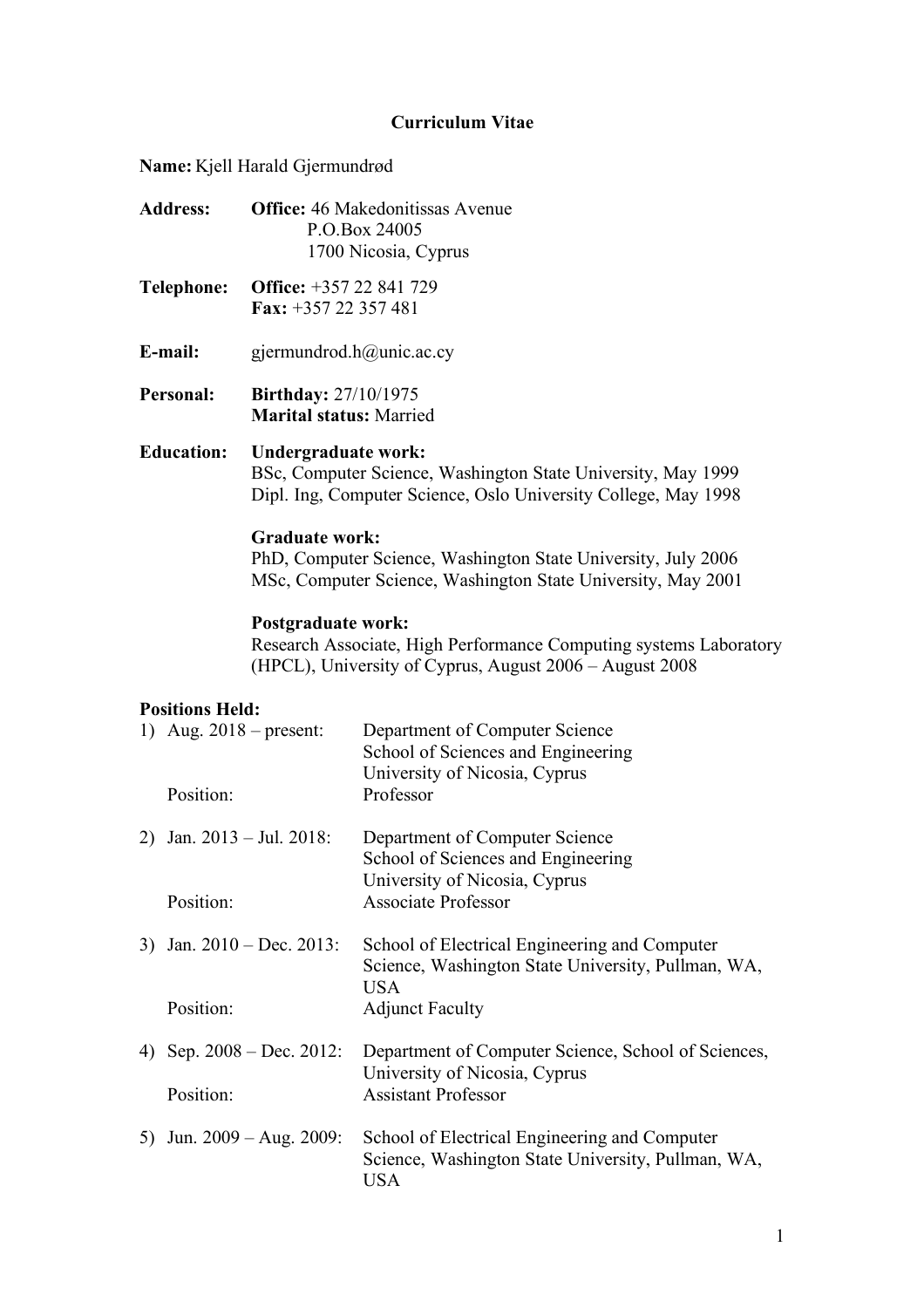|    | Position:                                                      | <b>Research Fellow</b>                                                                                                                                                                                                                                                                                                                                                                                                                                                                    |
|----|----------------------------------------------------------------|-------------------------------------------------------------------------------------------------------------------------------------------------------------------------------------------------------------------------------------------------------------------------------------------------------------------------------------------------------------------------------------------------------------------------------------------------------------------------------------------|
|    | 6) Aug. $2006 - \text{Aug. } 2008$ :<br>Position:<br>Activity: | High Performance Computing systems Laboratory<br>(HPCL), University of Cyprus<br><b>Research Associate</b><br>Involved in the following EU-sponsored projects:<br>• EU g-Eclipse, #IST-2006-032327: Leader for WP3<br>(Operator Perspective)<br>• EU Enabling Grids for E-sciencE (EGEE), #IST-<br>2003-508833: Involved in WP SA3 (Integration) and<br>NA4 (User Support & Applications)<br>• EU CoreGRID Network of Excellence, #IST-2002-<br>004265: Involved with the ICGrid project. |
|    | 7) Aug. $2005 - May 2006$ :<br>Position:<br>Activity:          | School of Electrical Engineering and Computer<br>Science, Washington State University, Pullman, WA,<br><b>USA</b><br><b>Research Assistant</b><br>Research funded by National Science Foundation Grant<br>NSF CNS 05-24695.                                                                                                                                                                                                                                                               |
|    | 8) Aug. $2004 - Dec. 2004$ :<br>Position:<br>Activity:         | School of Electrical Engineering and Computer<br>Science, Washington State University, Pullman, WA,<br><b>USA</b><br><b>Teaching Assistant</b><br>Provided instruction in distributed systems using<br>CORBA with Java and $C++$ .                                                                                                                                                                                                                                                        |
| 9) | Jan. $2004 - Dec. 2004$ :<br>Position:<br>Activity:            | School of Electrical Engineering and Computer<br>Science, Washington State University, Pullman, WA,<br><b>USA</b><br><b>Research Assistant</b><br>Research funded by National Science Foundation Grant<br>CCR-0326006US Department of Commerce.                                                                                                                                                                                                                                           |
|    | 10) Aug. $2003 - Dec. 2003$ :<br>Position:<br>Activity:        | School of Electrical Engineering and Computer<br>Science, Washington State University, Pullman, WA,<br><b>USA</b><br><b>Teaching Fellowship</b><br>Instructor for a second year programming course with<br>80 students.                                                                                                                                                                                                                                                                   |
|    | 11) Jan. $2003 - May 2005$ :<br>Position:<br>Activity:         | School of Electrical Engineering and Computer<br>Science, Washington State University, Pullman, WA,<br><b>USA</b><br>Project Supervisor<br>Supervised 3 undergraduate projects sponsored by<br>Avista Utilities in collaboration with Pacific Northwest<br>National Laboratory.                                                                                                                                                                                                           |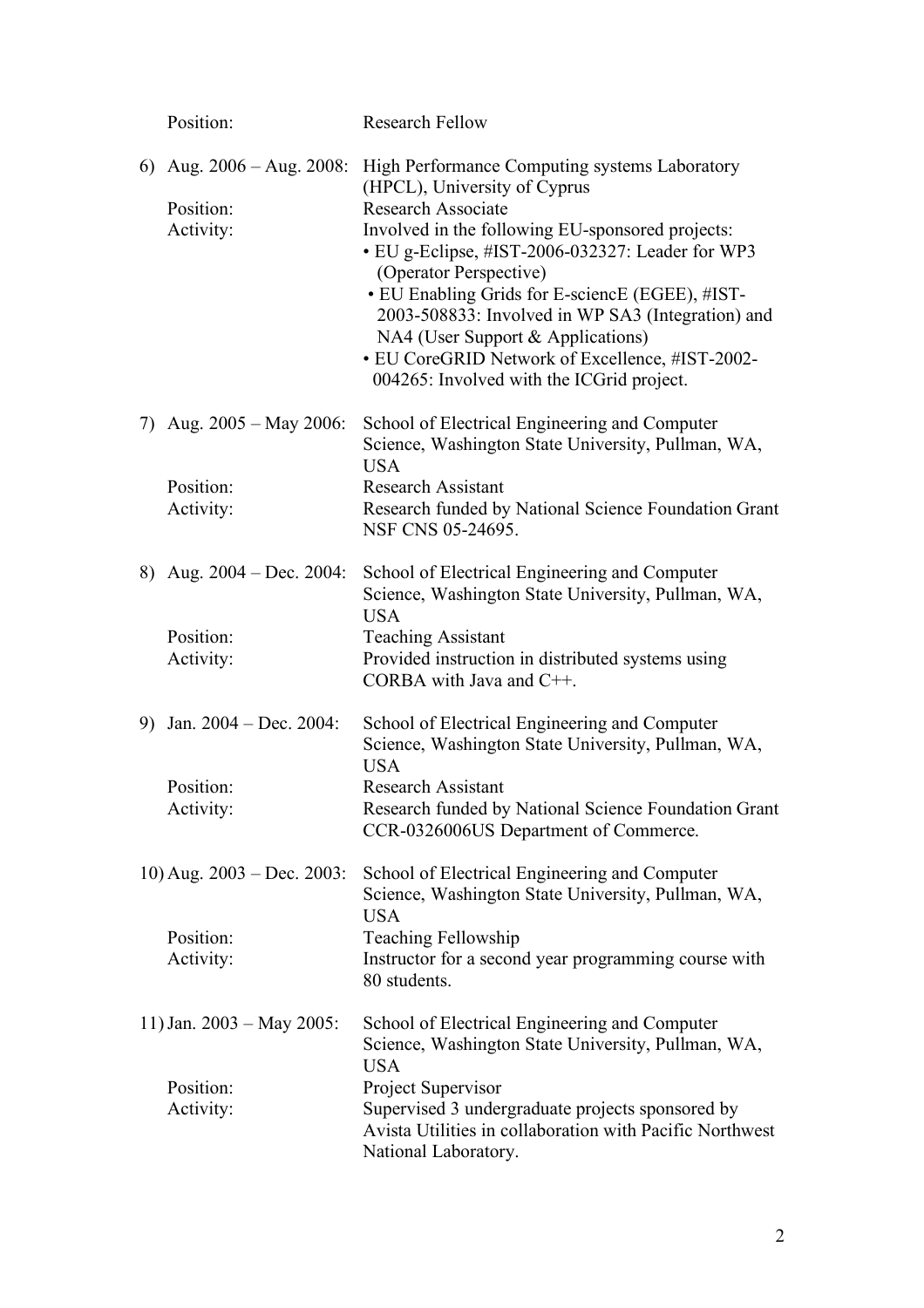| 12) Jan. 2002 - Aug. 2003:         | School of Electrical Engineering and Computer<br>Science, Washington State University, Pullman, WA,<br><b>USA</b> |
|------------------------------------|-------------------------------------------------------------------------------------------------------------------|
| Position:                          | <b>Research Assistant</b>                                                                                         |
| Activity:                          | Research funded by National Institute of Standards and<br>Technology Grant #60NANB1D0016.                         |
| 13) May $2001 - Aug. 2001$ :       | TriGeo Network Security, Post Falls, USA.                                                                         |
| Position:                          | Software Engineer                                                                                                 |
| Activity:                          | Designed and developed a secure communication layer.                                                              |
| 14) Aug. 1999 - May 2001:          | School of Electrical Engineering and Computer                                                                     |
|                                    | Science, Washington State University, Pullman, WA,<br><b>USA</b>                                                  |
| Position:                          | <b>Research Assistant</b>                                                                                         |
| Activity:                          | Research programmer sponsored by industry.                                                                        |
| 15) Jan. 1999 - May 1999:          | School of Electrical Engineering and Computer<br>Science, Washington State University, Pullman, WA,               |
|                                    | <b>USA</b>                                                                                                        |
| Position:                          | <b>Teaching Assistant</b>                                                                                         |
| Activity:                          | Provided laboratory instruction in data structures and<br>$C++$ .                                                 |
|                                    |                                                                                                                   |
| 16) May 1999 - Aug. 1999           |                                                                                                                   |
| May 1998 – Aug. 1998:<br>Position: | Locus AS, Sandefjord, Norway                                                                                      |
| Activity:                          | Software Engineer<br>Designed and developed mechanisms for mobile                                                 |
|                                    | devices using GSM-Data and TetraNet.                                                                              |

### **Areas of Concentration/ Research Interests:**

Distributed Computing Systems, Computer Security, Cyber Security, Data Protection, and Blockchain Technology.

#### **Professional Associations**

**Organization/field** Title ACM Senior Member IEEE & IEEE Computer Society Member Cyprus Computer Society Member

Alumni Committer

### **ACM, Cyprus Chapter**

• Chair (Feb.  $2015 - \text{Mar. } 2018$ )

# **European Cooperation in Science and Technology (COST) Member**

• ICT Action IC0805 Agreement Technologies, WG2 (Nov. 2009 – Jun. 2013)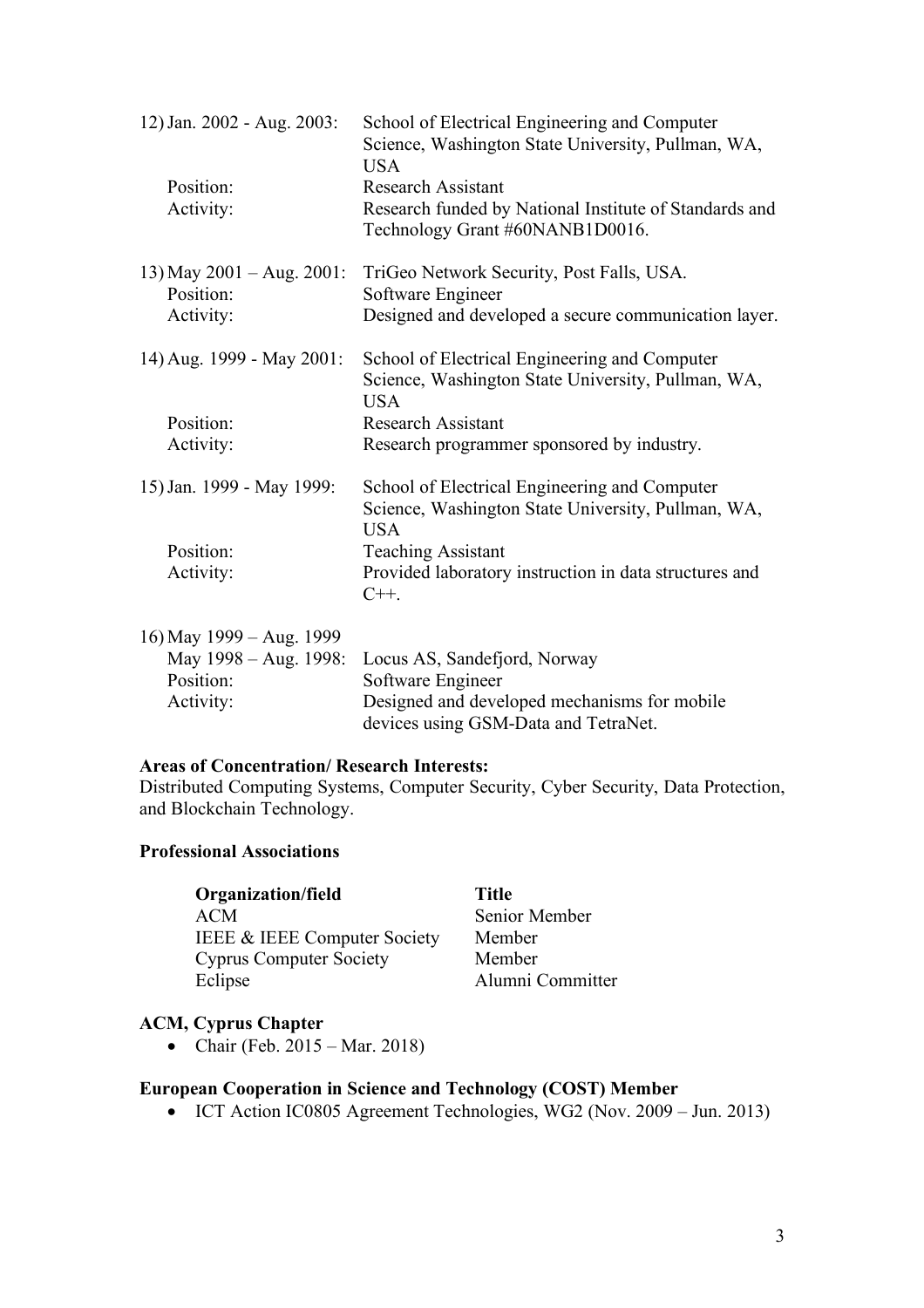# **Funding**:

Research Grants Obtained

- Independent Researcher
	- $\epsilon$ 177,099.60 (allocated budget for CCS partner), "Building Enterprises - Wireless and Internet Security in European Regions (Be Wiser)", FP7-Regions-2012-2013-1: Transnational cooperation between regional research-driven clusters, Independent Researcher under Cyprus Computer Society (CCS), July 2013 – June 2016 (36 months)
- University of Nicosia Research Foundation, Primary Investigator
	- $\epsilon$ 99,164, ReProTool, "A Software Tool for the ECTS and Bologna Process Re-engineering of University Programmes", Cyprus Research Promotion Foundation, DESMI 2009 – 2010, Feb. 2012 – Jul. 2013, (ranked first in its category)

Role: Work Package Leader for WP5 - Software Development, WP6 - Testing and Beta Release

- €138,883, "Numerical Simulation of the Effect of Extended Heat Conduction Law on Natural Convective Flow in Porous Media", Cyprus Research Promotion Foundation, DESMI 2009 – 2010, (Called for negotiation which failed)
- Washington State University, Research Fellow
	- \$15,000, "CT-CS: Trustworthy Cyber Infrastructure for the Power Grid (TCIP)", National Science Foundation (Grant CNS 05-24695), Research Fellow (with co-PI privileges), Washington State University, Jun. 2009 – Aug. 2009
	- \$7,500, "Status Dissemination Mechanisms", Trigeo Network Security Company, Aug. 2001 – Dec. 2001

Travel Grants

- 580€, Financial Support for Faculty Development, University of Nicosia, Dec. 2015.
- 1270€, Financial Support for Faculty Development, University of Nicosia, Aug. 2014.
- 370€, Financial Support for Faculty Development, University of Nicosia, May 2014.
- 603€, Financial Support for Faculty Development, University of Nicosia, May 2012.
- 720€, Financial Support for Faculty Development, University of Nicosia, Jun. 2011
- 510€, Financial Support for Faculty Development, University of Nicosia, May 2011
- 1150€, Financial Support for Faculty Development, University of Nicosia, Jan. 2010
- 685€, Financial Support for Faculty Development, University of Nicosia, Nov. 2009

PhD Funding (Aug 2001 – Jul 2006)

- US National Science Foundation Grant NSF CNS 05-24695
- US National Science Foundation Grant CCR-0326006US
- US National Institute of Standards and Technology Grant #60NANB1D0016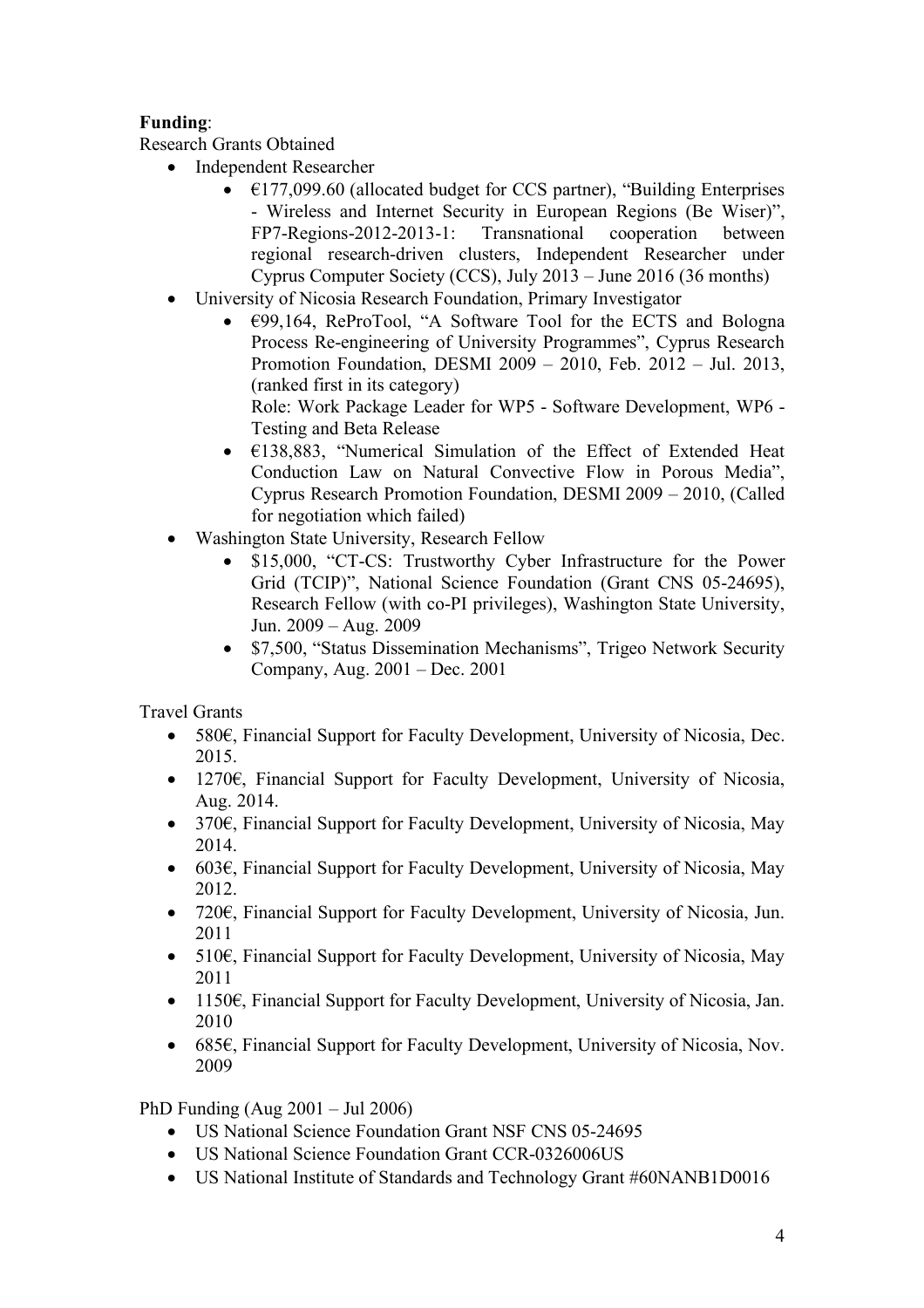### **Awards/Distinctions:**

- 1) Poster Award, 3rd place
	- I. Philippos Pouyioutas, Harald Gjermundrod, and Ioanna Dionysiou, "REPROTOOL Version 1.0: Support for Learning Outcomes", UNICA seminar on "Recognition in Higher Education: how to make it work!", Tallinn, Estonia, Jun. 2010.
- 2) Paper Award:
	- I. I. Dionysiou, H. Gjermundrød, and D. E. Bakken, "An Initial Approach on Adaptive Trust for Grid Environments", Proceedings of the First Workshop on Computational Trust for Self-Adaptive Systems (Selftrust), part of Adaptive 2009, pp 719-722, Athens, Greece, Nov. 2009.
- 3) Demo Award:
	- I. Philippos Pouyioutas, Harald Gjermundrod, Ioanna Dionysiou, Vasilis Rigas, and Euclid Keramopoulos, "The Student Module of ReProTool – Allowing Student Input in ECTS Re-Engineering of University Programmes" 8TH International Competition of Non-Commercial Software Systems, Tools and Products For Technology-Based Education, (Selected as finalists), Napoli, Italy, Jun. 2012.
	- II. D. Zeinalipour-Yazti, M. D. Dikaiakos, M. Papas, H. Gjermundrod, T. Kyprianou, and G. Panayi, "ICGrid: Intensive Care Grid", CoreGRID Industrial Conference, Sophia Antipolis, France, (prize: 10K Euros), Nov. 2006.
- 4) Teaching Fellowship awarded by Washington State University School of Electrical Engineering and Computer Science, Aug. 2003 – Dec. 2003.
- 5) Outstanding student employee, Washington State University School of Electrical Engineering and Computer Science, 1998 – 1999.

### **Languages:**

- 1) Norwegian: native
- 2) English: fluent

### **Research & Publications**

### **Doctoral Dissertation:**

Kjell Harald Gjermundrød. "Flexible QoS-Managed Status Dissemination Middleware Framework for the Electric Power Grid". Dissertation wsu e4 2006 g54, Washington State University, Pullman, WA, July 2006.

### **Master Thesis:**

Kjell Harald Gjermundrød. "An implementation and interface incorporating computer security using the meta-object model". Thesis wsu e4 2001 g5, Washington State University, Pullman, WA, May 2001.

### **Book Chapters**

1) Harald Gjermundrød (2018) "SDN helps Value in Big-Data", Big Data and Software Defined Networks, Chapter 11, Editor J. Taheri, IET Book Series on Big Data, The Institution of Engineering and Technology, ISBN: 978-1-78561-304-3, pp. 229 – 251, Institution of Engineering and Technology.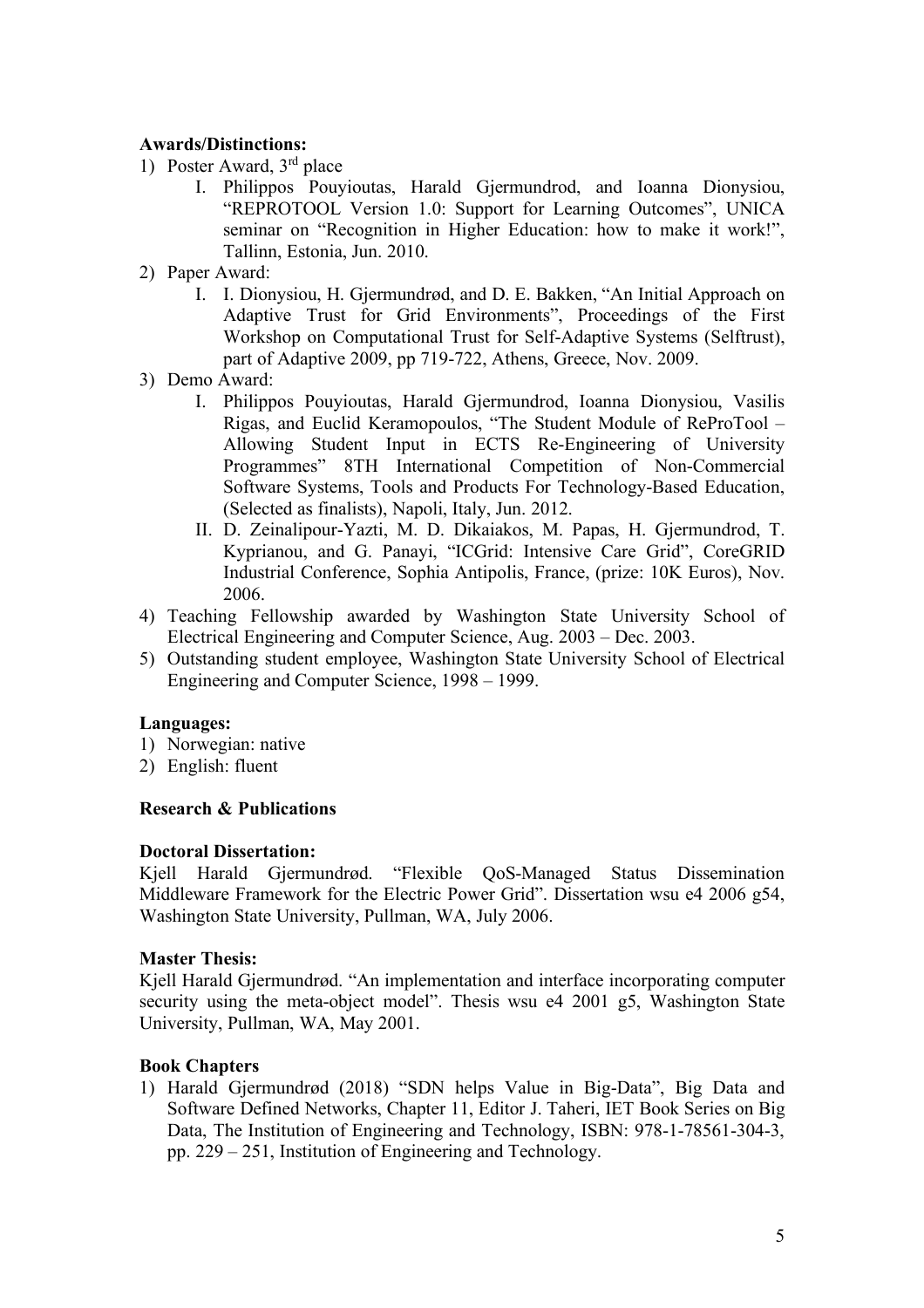- 2) David E. Bakken, Harald Gjermundrod, and Ioanna Dionysiou (2014) "GridStat: High Availability, Low Latency and Adaptive Sensor Data Delivery for Smart Generation and Transmission", in Smart Grids: Clouds, Communications, Open Source, and Automation, Taylor & Francis Group, ISBN: 9781482206111, pp. 55 – 114, CRC Press.
- 3) J. Luna, M. Flouris, M. Marazakis, A. Bilas, M. D. Dikaiakos, H. Gjermundrod, Th. Kyprianou (2008) "A Data-centric Security Analysis of ICGrid", Grid Computing: Achievements and Prospects. S. Gorlatch, P. Fragopoulou, T. Priol (Eds.), pp. 197 – 208, Springer.

### **Journal Articles**

- 1) Harald Gjermundrød and Ioanna Dionysiou (2015) "A Conceptual Framework for Configurable Privacy-Awareness in a Citizen-Centric eGovernment", International Journal of Electronic Government, Vol. 11, No. 4, DOI: 10.1504/EG.2015.071398, pp. 258 – 282, Inderscience.
- 2) Ioanna Dionysiou, Philippos Pouyioutas, Harald Gjermundrod, Chrystalla Miltiadou, and Theodora Ioannou (2012) "A Technological Approach for Evaluating the Sustainability Performance of Housing Developments", International Journal for Infonomics (IJI), Volume 5, Issue 1/2, ISSN: 1742-4712, pp. 557 – 567, Infonomics Society.
- 3) Philippos Pouyioutas, Harald Gjermundrod, and Ioanna Dionysiou (2012) "ReProTool Version 2.0 – Re-engineering Academic Curriculum Using Learning Outcomes, ECTS and Bologna Process Concepts", Interactive Technology and Smart Education, Volume 9 Issue 3, ISSN: 1741-5659, pp. 136 – 152, Emerald.
- 4) Philippos Pouyioutas, Harald Gjermundrod, Ioanna Dionysiou, and Michalis Michael (2011) "Mapping National Qualifications Frameworks and Awards using MapQFTool", International Journal for Digital Society, Volume 2, Issue 3, ISSN: 2040-2570, pp. 495 – 501, Infonomics Society.
- 5) Nikolas Stylianides, Marios D. Dikaiakos, Harald Gjermundrød, George Panayi, and Theodoros Kyprianou (2011) "Intensive Care Window: Real-Time Monitoring and Analysis in the Intensive Care Environment", IEEE Transactions on Information Technology in Biomedicine, Vol. 15, No 1, pp. 26–32, IEEE.
- 6) Harald Gjermundrod, David E. Bakken, Carl H. Hauser, and Anjan Bose (2009) "Gridstat: A flexible QoS-managed data dissemination framework for the power grid", IEEE Transactions on Power Systems, Vol. 24, Issue 1, pp. 136–143, IEEE.
- 7) Carl H. Hauser, David E. Bakken, Ioanna Dionysiou, K. Harald Gjermundrod, Venkata Irava, Joel Helkey, and Anjan Bose (2007) "Security, trust and QoS in next-generation control and communication for large power systems", International Journal of Critical Infrastructures (Interscience), Vol. 4, No 1-2, pp. 3–16, Wiley InterScience.
- 8) P. Wolniewicz, N. Meyer, M. Stroinski, M. Stuempert, H. Kornmayer, M. Polak, H. Gjermundrod (2007) "Accessing Grid computing resources with g-Eclipse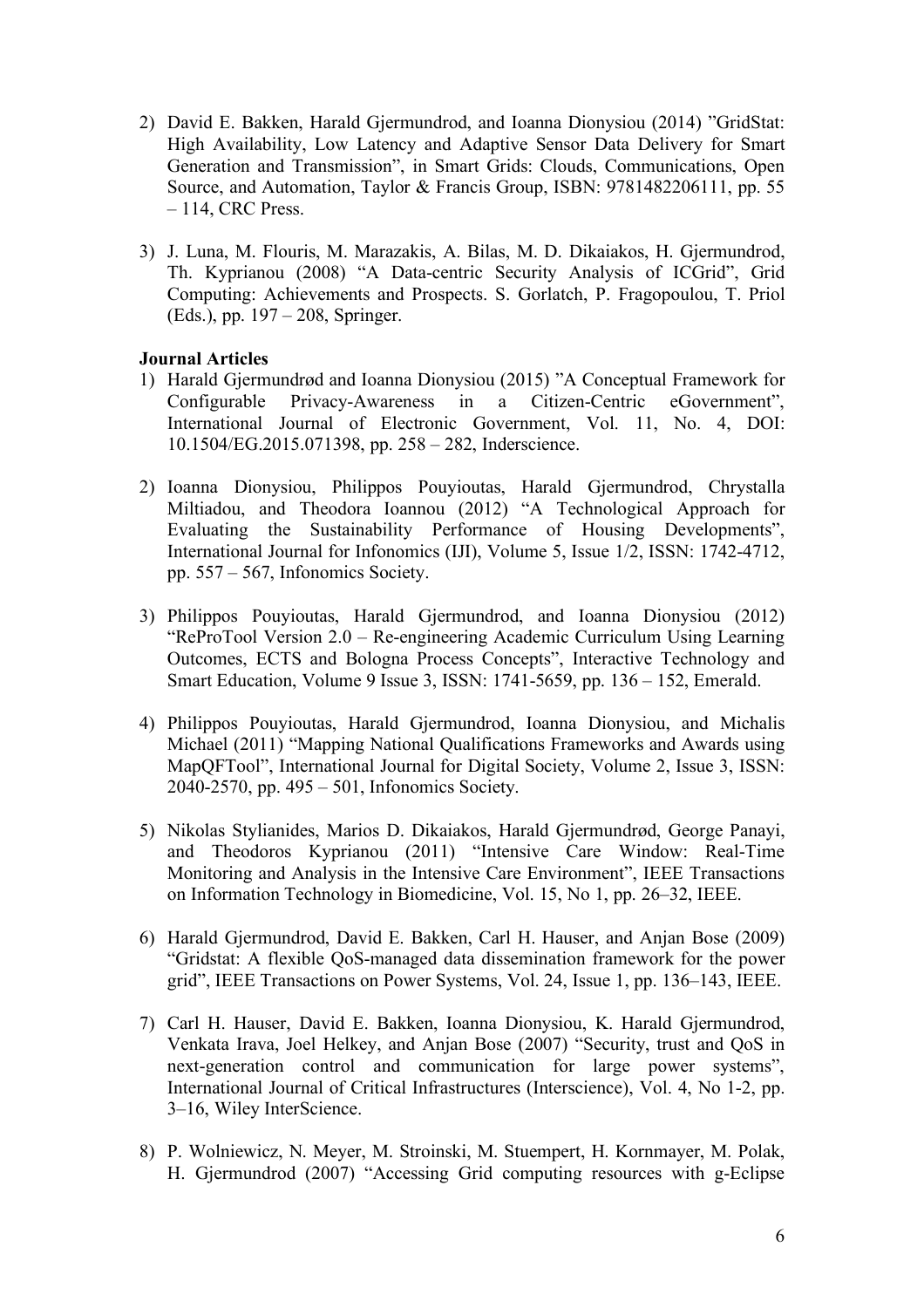platform", Computational Methods in Science and Technology (CMST), Vol. 13, No 2, pp. 131–141, Scientific Publishers OWN.

### **Refereed Conference & Workshop Proceedings**

- 1) Harald Gjermundrød, Konstantinos Chalkias, and Ioanna Dionysiou (2016) "Going Beyond the Coinbase Transaction Fee: Alternative Reward Schemes for Miners in Blockchain Systems", 20<sup>th</sup> Panhellenic Conference on Informatics (PCI2016), pp. 35:1 – 35:4, November 10–12, Patra, Greece.
- 2) Harald Gjermundrød, Ioanna Dionysiou, Marianne Baumberger and Marc Pattinson (2016) "An assessment of the ICT Security Skills in the Industrial Sector as Provided Through Education and Training", 10<sup>th</sup> Mediterranean Conference on Information Systems (MCIS'16), pp.  $1 - 12$ , September  $4 - 6$ , Paphos, Cyprus.
- 3) Harald Gjermundrød, Ioanna Dionysiou and Kyriakos Costa (2016) "privacyTracker: A Privacy-by-Design GDPR-Compliant Framework with Verifiable Data Traceability Controls", 2nd International Workshop on TEchnical and LEgal aspects of data pRIvacy and SEcurity (TELERISE 2016) in conjunction with 16th International Conference on Web Engineering, pp.  $3 - 15$ , June  $6 - 9$ , Lugano, Switzerland.
- 4) Harald Gjermundrød and Ioanna Dionysiou (2015) "CloudHoneyCY An Integrated Honeypot Framework for Cloud Infrastructures", 1<sup>st</sup> International Workshop on Information Security, Assurance and Reliability in the Cloud (WISARC) in conjunction with 8th IEEE/ACM International Conference on Utility and Cloud Computing, pp. 630 – 635, December 7–10, Limassol, Cyprus.
- 5) Andreas Christoforou, Harald Gjermundrød and Ioanna Dionysiou (2015) "HoneyCY: A Configurable Unified Management Framework for Open-Source Honeypot Services", 19th Panhellenic Conference on Informatics (PCI2015), pp. 161 – 164, October 1–3, Athens, Greece.
- 6) Petros Zaris and Harald Gjermundrød (2014) "NoteLocker: Simple Secure Storage Service", Workshop on Privacy-Preserving Cyberspace Safety and Security hosted under 6<sup>th</sup> International Symposium on Cyberspace Safety and Security (CSS2014), pp. 1237 – 1244, August 20–22, Paris, France.
- 7) Harald Gjermundrod and Ioanna Dionysiou (2014) "Recirculating Lost Coins in Cryptocurrency Systems", The 1st Workshop on Digital Currencies (DC 2014), Lecture Notes in Business Information Processing series, Volume 183, Springer Verlag, pp. 229–240, May 22, Larnaca, Cyprus.
- 8) Philippos Pouyioutas, Harald Gjermundrod, Andreas Kyriacos, and Ioanna Dionysiou (2014) "A mobile application for the student module of Reprotool", 8th International Technology, Education and Development Conference, pp. 3509– 3519, 10–12 March, Valencia, Spain.
- 9) Philippos Pouyioutas, Ioanna Dionysiou, and Harald Gjermundrod (2013) "The Pilot Use and Evaluation of ReProTool Version 3.0", International Conference on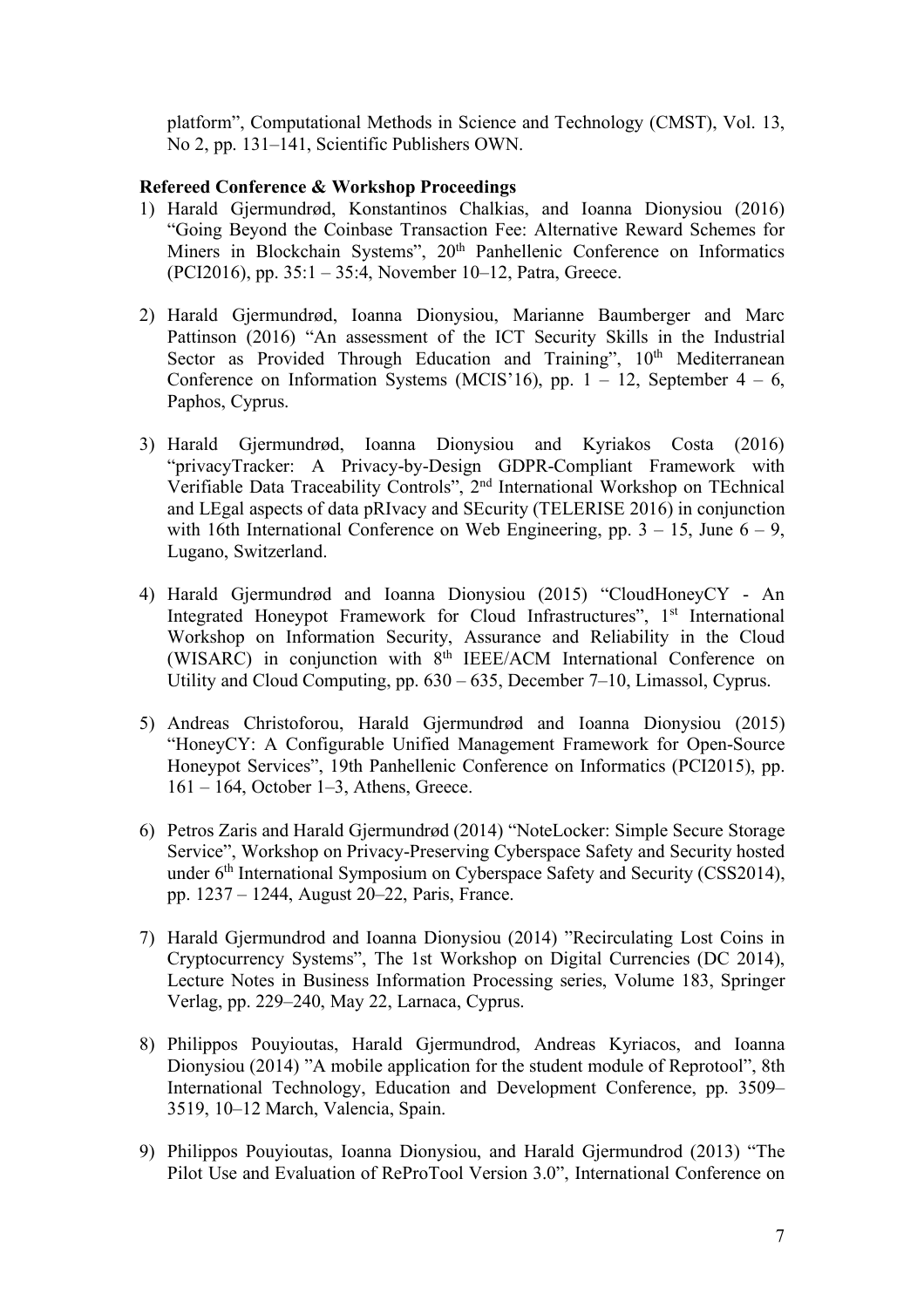Education and New Learning Technologies (EDULEARN13), pp. 4450-4460, 1 – 3 July, Barcelona, Spain.

- 10) Philippos Pouyioutas, Ioanna Dionysiou, and Harald Gjermundrod (2013) "ReProTool Version 3.0 – The Faculty Module for Designing and Enhancing University Programmes to Comply with the ECTS Label", The IEEE Global Engineering Education Conference (EDUCON), pp. 16 – 22, 13 – 15 Mar., Berlin, Germany.
- 11) Nikolas Stylianides, Harald Gjermundrød, Marios D. Dikaiakos, and Theodoros Kyprianou (2012) "Intensive Care Cloud: Exploiting cloud infrastructures for near real-time vital sign analysis in intensive care medicine", The 12Th IEEE International Conference on BioInformatics and BioEngineering (BIBE2012), pp.  $1 - 6$ ,  $11 - 13$  Nov., Larnaca, Cyprus.
- 12) Philippos Pouyioutas, Harald Gjermundrod, and Ioanna Dionysiou (2012) "Elearning - The Bologna Process, the European Credit Transfer System (ECTS), Learning Outcomes and ReProTool", The 11th International Conference on Webbased Learning (ICWL 2012), pp. 334 – 342, 2 – 4 Sep., Sinaia, Romania.
- 13) Philippos Pouyioutas, Harald Gjermundrod, Ioanna Dionysiou, Vasilis Rigas, and Euclid Keramopoulos (2012) "The Student Module of ReProTool – Allowing Student Input in ECTS Re-Engineering of University Programmes", The 15th IASTED International Conference on Computers and Advanced Technology in Education (CATE 2012), pp. 242 – 247, Napoli, Italy.
- 14) Ioanna Dionysiou and Harald Gjermundrod (2012) "sGUTS: Simplified Grid User Trust Service for Site Selection", The 7<sup>th</sup> International Conference on Internet Monitoring and Protection (ICIMP'12), pp. 40 – 46, Stuttgart, Germany.
- 15) Philippos Pouyioutas, Harald Gjermundrod, and Ioanna Dionysiou (2012) "ReProTool, A Software Tool for the ECTS and Bologna Process Re-engineering of University Programmes", IADIS International Conference e-Society, pp. 19 – 26, Berlin, Germany.
- 16) Ioanna Dionysiou, Philippos Pouyioutas, Harald Gjermundrod, Chrystalla Miltiadou, and Theodora Ioannou (2011) "A Software Tool for Evaluating the Sustainability Performance of Housing Developments", WCST-2011, pp. 26 – 31, London, UK.
- 17) Philippos Pouyioutas, Harald Gjermundrod, Ioanna Dionysiou, and Michalis Michael (2011) "MapQFTool, A Software Tool for National Qualification Frameworks", eChallenges (e-2011), pp.  $1 - 9$ , Florence, Italy.
- 18) H. Gjermundrød, D. E. Bakken, and C. H. Hauser (2011) "Scalable Wide-Area Multicast with Temporal Rate Filtering Distribution Framework", 11<sup>th</sup> IEEE International Conference on Scalable Computing and Communications  $(SCALCOM2011)$ , pp.  $1 - 8$ , Paphos, Cyprus.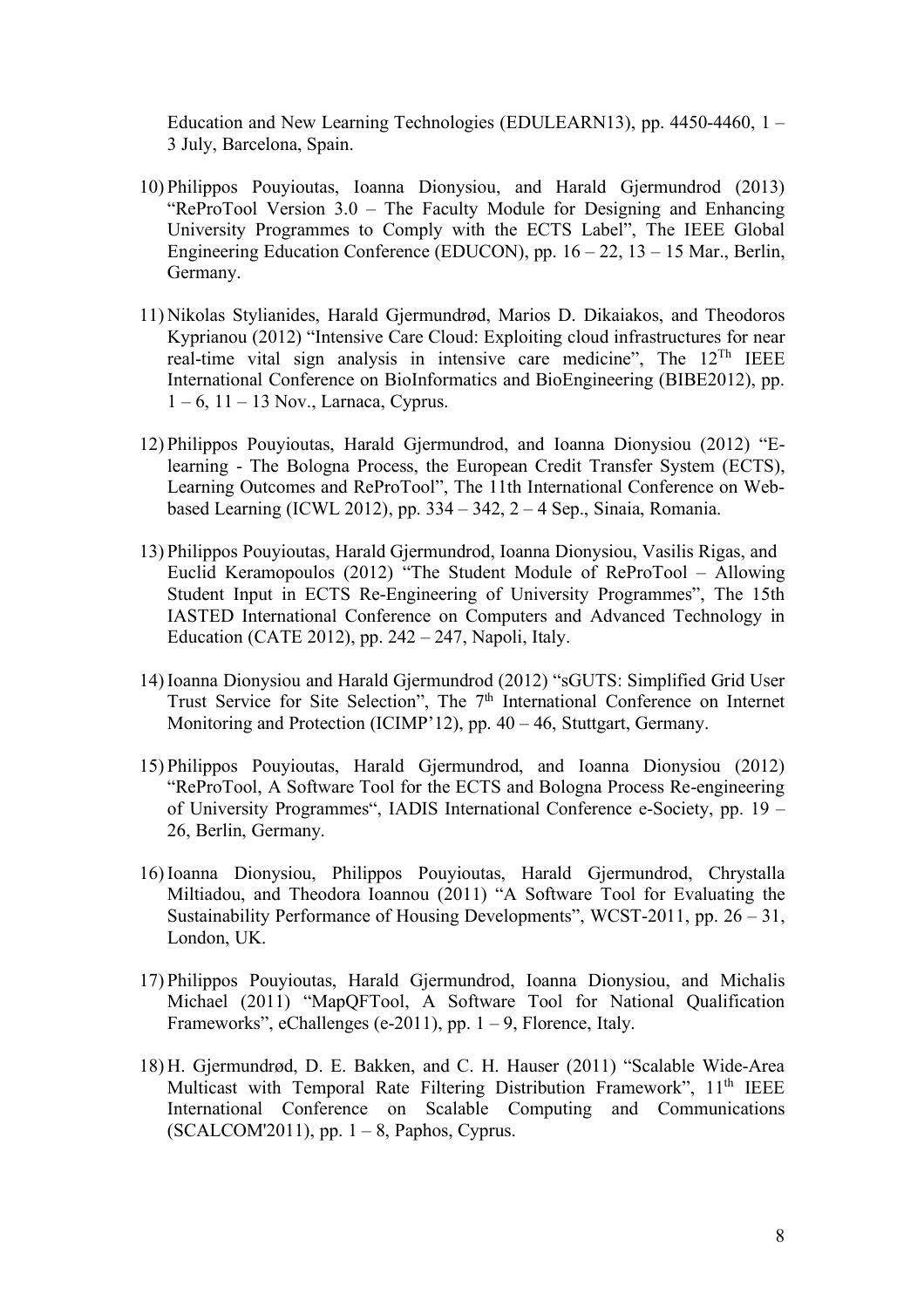- 19) Philippos Pouyioutas, Harald Gjermundrod, Ioanna Dionysiou, and Michalis Michael (2011) "MapQFTool, A Software Tool to Support National Qualifications Frameworks", Intl Conference on i-Society, pp. 198 – 203, London, UK.
- 20) Philippos Pouyioutas, Harald Gjermundrød, and Ioanna Dionysiou (2011) "The Development of MapQFTool: A Software Tool for National Qualifications Frameworks", 3rd International Conference of Computer Supported Education, Vol 2, pp. 273 – 279, Noordwijkerhout, Netherlands.
- 21) David E. Bakken, Carl Hauser, and Harald Gjermundrød (2010) "Delivery Requirements and Implementation Guidelines for the NASPInet Data Bus", First IEEE International Conference on Smart Grid Communications (SmartGridComm '10), pp. 37-42, Maryland, USA.
- 22) Daniel Germanus, Ioanna Dionysiou, Harald Gjermundrød, Abdelmajid Khelil, Neeraj Suri, David E. Bakken, and Carl Hauser (2010) "Leveraging the Next-Generation Power Grid: Data Sharing and Associated Partnerships", IEEE PES Conference on Innovative Smart Grid Technologies Europe, pp. 1–8, Gothenburg, Sweden.
- 23) Ioanna Dionysiou, Harald Gjermundrød, and Dave Bakken (2010) "GUTS: A Framework for Adaptive and Configurable Grid User Trust Service", 6th International Workshop on Security and Trust Management (STM 2010), LNCS series, Springer-Verlag, pp. 84– 99, Athens, Greece.
- 24) Philippos Pouyioutas, Harald Gjermundrød, and Ioanna Dionysiou (2010) "The Development of ReproTool: A Software Tool for Developing Programmes Using Learning Outcomes", In IADIS International Conference e-Learning (EL 2010), Volume II, pp. 96–100, Freiburg, Germany.
- 25) Philippos Pouyioutas, Harald Gjermundrød, and Ioanna Dionysiou (2010) "The Development of TunTool, a Software Tool for the Tuning Methodology", In 2nd International Conference of Computer Supported Education, Volume II, pp. 401– 406, Valencia, Spain.
- 26) E. Viddal, D. E. Bakken, H. Gjermundrød, and C. H Hauser (2010) "Wide-Area Actuator RPC over GridStat with Timeliness, Redundancy, and Safety", In International Conference on Complex, Intelligent and Software Intensive Systems (CISIS'10), pp. 17–24, Krakow, Poland.
- 27) H. Gjermundrød, D. E. Bakken, and C. H. Hauser (2009) "Integrating an Event Pattern Mechanism in a Status Dissemination Middleware", In The First International Conferences on Pervasive Patterns and Applications, pp. 259–264, Athens, Greece.
- 28) S. Abelsen, H. Gjermundrød, D. E. Bakken, and C. H. Hauser (2009) "Adaptive Data Stream Mechanism for Control and Monitoring Applications", In The First International Conference on Adaptive and Self-adaptive Systems and Application, pp. 86–91, Athens, Greece.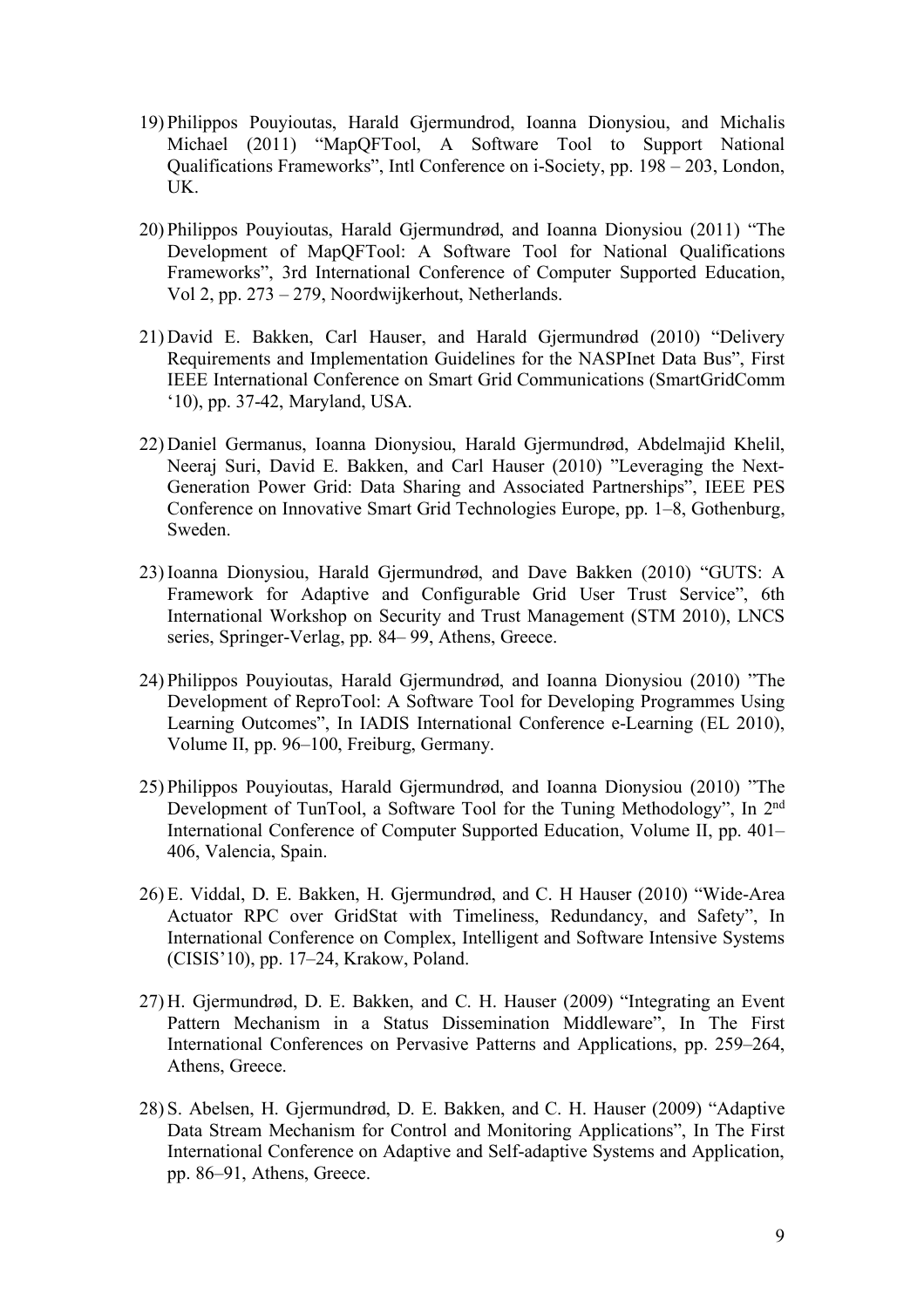- 29) I. Dionysiou, H. Gjermundrød, and D. E. Bakken (2009) "An Initial Approach on Adaptive Trust for Grid Environments", Proceedings of the First Workshop on Computational Trust for Self-Adaptive Systems (Selftrust), part of Adaptive 2009, pp. 719–722, Athens, Greece **(Best Paper Award)**.
- 30) H. Gjermundrod, M. D. Dikaiakos, M. Stuempert, P. Wolniewicz, and H. Kornmayer (2008) "g-Eclipse - An Integrated Framework to Access and Maintain Grid Resources", 9th IEEE/ACM International Conference on Grid Computing (Grid 2008), pp. 57–64, Tsukuba, Japan.
- 31)J. Luna, M. D. Dikaiakos, H. Gjermundrod, M. Flouris, M. Marazakis, and A. Bilas (2008) "Using the gLite middleware to implement a Secure Intensive Care Grid System", 3rd CoreGRID Workshop on Grid Middleware (During OGF23 2008), Post-proceedings published in "Grid and Services Evolution" Springer pp. 87–101, Barcelona, Spain.
- 32) H. Kornmayer, M. Stumpert, H. Gjermundrod, and P. Wolniewicz (2008) "g-Eclipse- a contextualised framework for Grid users, Grid resource providers and Grid application developers", International Conference on Computational Science, pp. 399–408, Krakow, Poland.
- 33) H. Gjermundrod, N. Loulloudes, M. D. Dikaiakos, P. Wolniewicz, N. Meyer, M. Stuempert, and H. Kornmayer (2008) "g-Eclipse: a Middleware-Independent Framework to Access and Maintain Grid Resources", CoreGRID Integration Workshop (Integrated Research in Grid Computing), pp. 359–370, Crete, Greece.
- 34)J. Luna, M. Flouris, M. Marazakis, A. Bilas, M. D. Dikaiakos, H. Gjermundrod, Th. Kyprianou (2008) "A Data-centric Security Analysis of ICGrid", CoreGRID Integration Workshop (Integrated Research in Grid Computing), pp. 165–176, Crete, Greece.
- 35) H. Gjermundrod, M. Papa, D. Zeinalipour-Yazti, M. D. Dikaiakos, G. Panayi, and Th. Kyprianou (2007) "Intensive care window: A multi-modal monitoring tool for intensive care research and practice", 20th IEEE Symposium on Computer-Based Medical Systems, pp. 471–476, Maribor, Slovenia.
- 36) H. Gjermundrod, M. D. Dikaiakos, D. Zeinalipour-Yazti, G. Panayi, and Th. Kyprianou (2007) "ICGrid: Enabling intensive care medical research on the egee grid", HealthGrid 2007, pp. 248–257, Geneva, Switzerland.
- 37) Carl H. Hauser, David E. Bakken, Ioanna Dionysiou, K. Harald Gjermundrod, Venkata S. Irava, and Anjan Bose (2006) "Security, trust, and QoS in nextgeneration control and communication for large power systems", Proceedings of the Workshop on Complex Network and Infrastructure Protection (CNIP06), Rome, Italy.
- 38) Ryan A. Johnston, Carl H. Hauser, K. Harald Gjermundrod, and David E. Bakken (2006) "Distributing time-synchronous phasor measurement data using the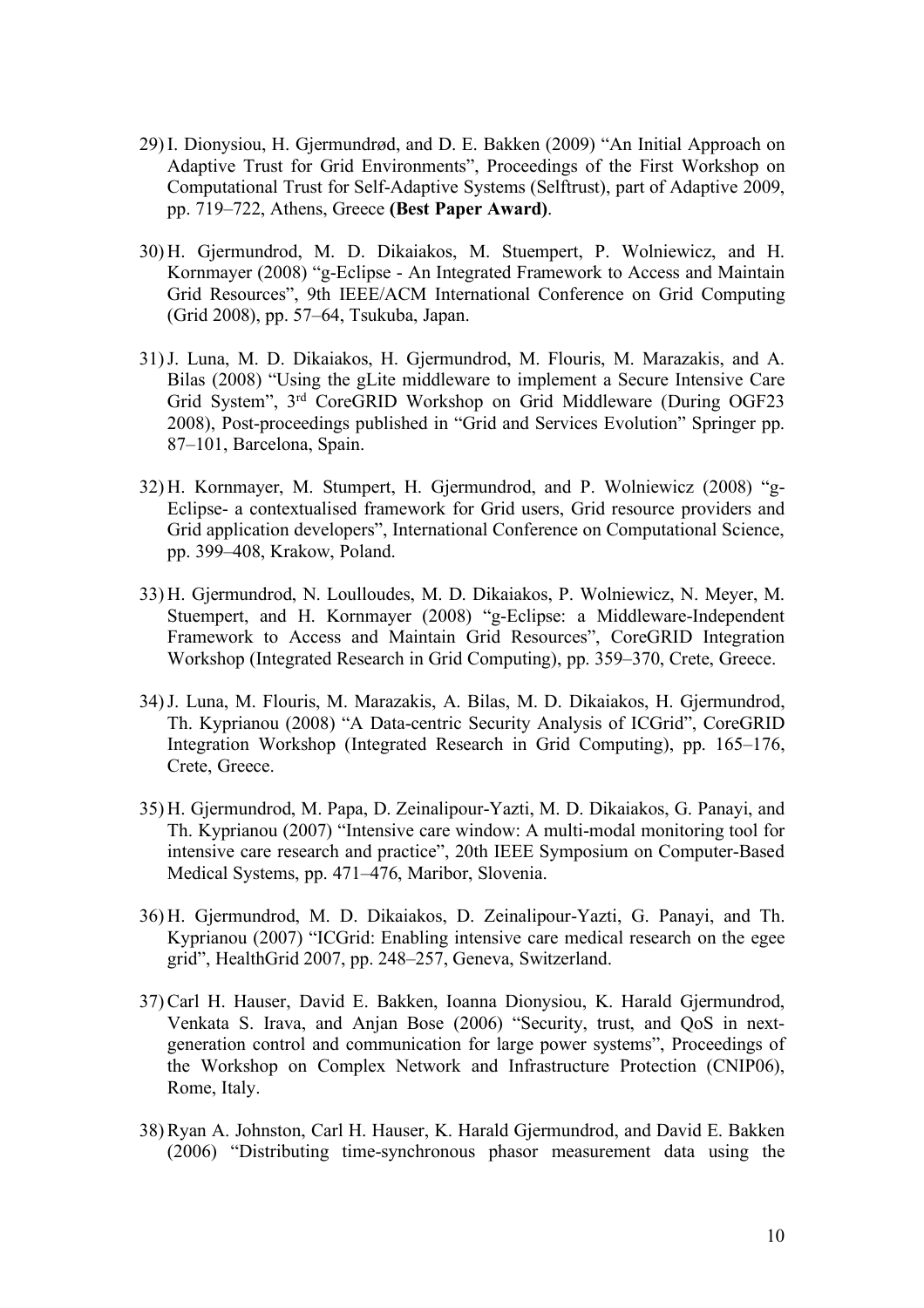GridStat communication infrastructure", 39th Annual Hawaii International Conference on System Sciences, pp. 245b–245b, Hawaii, USA.

- 39) Harald Gjermundrod, Ioanna Dionysiou, David Bakken, and Carl Hauser (2003) "Fault tolerance mechanisms in status dissemination middleware", Supplement of the 2003 International Conference on Dependable Systems and Networks (DSN-2003), pp. B56–B57, San Francisco, USA.
- 40) D. Bakken, A. Bose, C. Hauser, I. Dionysiou, H. Gjermundrod, L. Xu, and S. Bhowmik (2002) "Towards for extensible and resilient real-time information dissemination for the electric power grid", Proceedings of Power Systems and Communications Systems for the Future, International Institute for Critical Infrastructures, Beijing, China.
- 41) Ioanna Dionysiou, Kjell Harald Gjermundrod, and David Bakken (2002) "Fault tolerance issues in publish-subscribe status dissemination middleware for the electric power grid", Supplement of the 2002 International Conference on Dependable Systems and Networks (DSN-2002), pp. B62–B63, Washington DC, USA.
- 42) D. Bakken, A. Bose, C. Dyreson, S. Bhowmik, I. Dionysiou, H. Gjermundrod, and Lin Xu (2002) "Impediments to survivability of the electric power grid and some collaborative ee-cs research issues to solve them", IEEE 4th Information Survivability Workshop, pp. C2–C5, Vancouver, Canada.

#### **Non-refereed Papers**

- 1) Philippos Pouyioutas, Harald Gjermundrod, and Ioanna Dionysiou (2010) "ReProTool Version 1.0 Managing Learning Outcomes - A Useful Tool for Erasmus Co-ordinators, Employers and ENIC/NARIC Networks", Erasmus Coordinators Conference and Go-Exchange Education Fair (ERACON'10), Vienna, Austria, July 1–5.
- 2) Philippos Pouyioutas, Harald Gjermundrod, and Ioanna Dionysiou (2010) "ReProTool-A software Tool for Managing Learning Outcomes", European Career Guidance Counseling Conference 2010 (CAREER-EU'10), May 23 – 27, Limassol, Cyprus.
- 3) I. Dionysiou and H. Gjermundrød (2009) "Must-Share: Filling the gap between Need-to-know and Need-to-share", In Talaris Grass Roots Round Table On CyberSecurity (RTCS'09), August 27 – 28, Seattle, WA.

### **Technical Reports**

- 1) Jesus Luna, Marios D. Dikaiakos, Harald Gjermundrod, Michail Flouris, Manolis Marazakis, Angelos Bilas, and Theodoros Kyprianou (2008) "A data-centric security analysis of ICGrid, Institute on Knowledge and Data Management", CoreGRID Technical Report, TR-0145.
- 2) S. Abelsen, E. S. Viddal, K. H. Gjermundrod, D. E. Bakken, and C. H. Hauser (2007) "Adaptive Information Flow Mechanisms and Management for Power Grid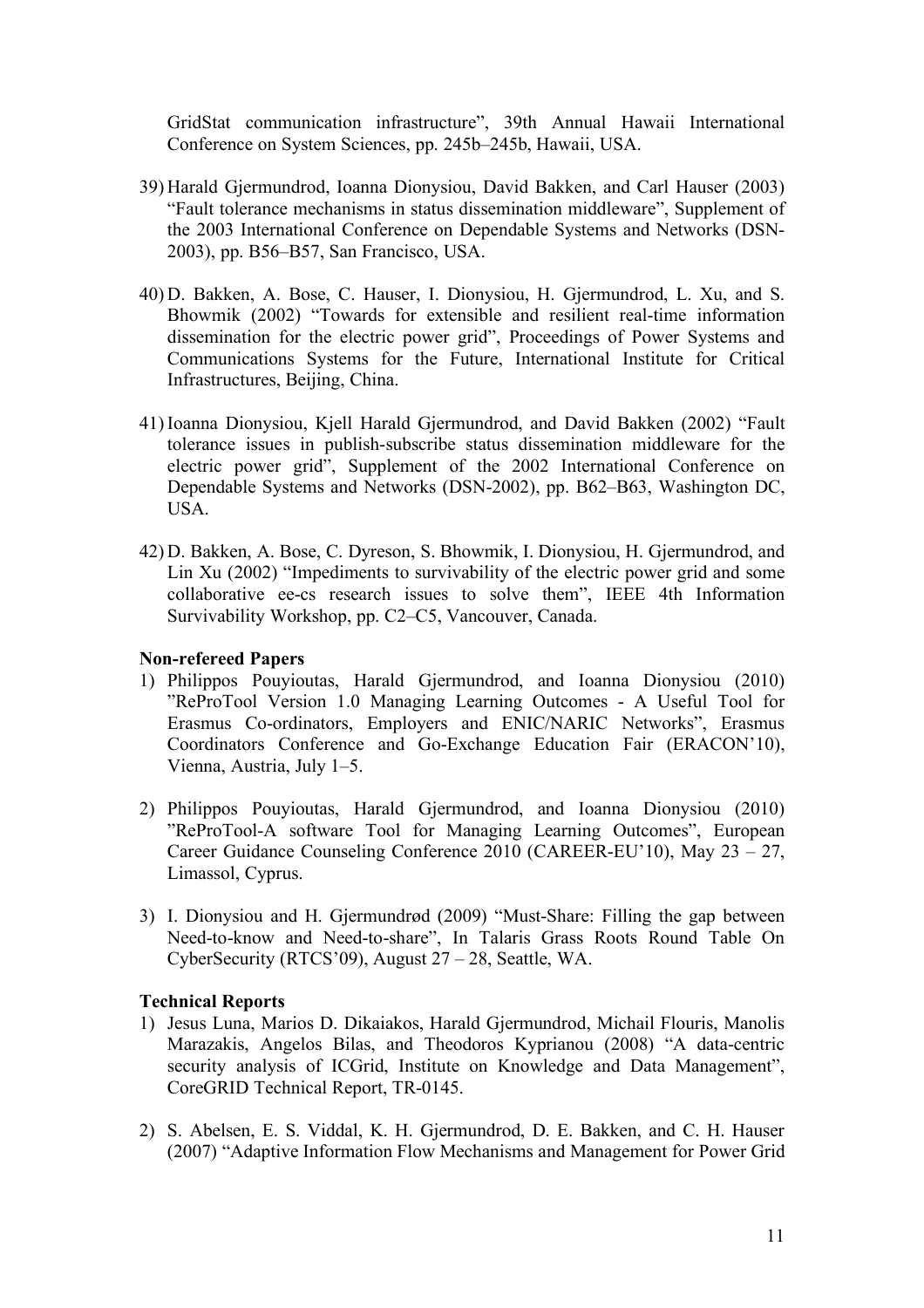Contingencies", Washington State University School of EECS, Technical Report, EECS-GS-012.

- 3) David E. Bakken, Carl H. Hauser, Harald Gjermundrod, and Anjan Bose (2007) "Towards more flexible and robust data delivery for monitoring and control of the electric power grid", Washington State University School of EECS, Technical Report EECS-GS-009.
- 4) K. Harald Gjermundrod, Ioanna Dionysiou, Carl Hauser, David Bakken, and Anjan Bose (2003) "Flexible and robust status dissemination middleware for the electric power grid", Washington State University School of EECS, Technical Report, EECS-GS-003.

### **Newsletter and Magazine Articles**

- 1) Harald Gjermundrød (2015) "An Ecosystem for Private Customer Data Management" (EN-version), 8<sup>th</sup> International Cybersecurity Forum (FIC 2016) Newsletter, No. 08, 31/12/2015, Online (http://www.forum-fic.com)
- 2) Harald Gjermundrød (2015) "Un écosystème de gestion des données personnelles des clients" (FR-version), 8<sup>th</sup> International Cybersecurity Forum (FIC 2016) Newsletter, No. 08, 31/12/2015, Online (http://www.forum-fic.com)
- 3) Philippos Pouyioutas, Harald Gjermundrød, and Ioanna Dionysiou (2012) "ReProTool RE-Engineering Academic Curriculum Using Learning Outcomes, ECTS and Bologna Process Concepts" Pliroforiki, Issue 23, ISSN: 1450-152X, pp. 21 – 29, Cyprus Computer Society.
- 4) Harald Gjermundrod and M. D. Dikaiakos (2008) "g-Eclipse", Featured in the CoreGRID Newsletter (http://www.cetic.be/article694.html), Nr 8.

### **Conference Presentations**

### **Poster Sessions**

- 1) Harald Gjermundrod and M. D. Dikaiakos (2008) "Batch Service Management Tool within g-Eclipse", Poster at 3rd EGEE User Forum, Clermont-Ferrand, France.
- 2) Dave Bakken, Carl Hauser, and Harald Gjermundrod (2006) "GridStat Overview" Trustworthy Cyber Infrastructure for the Power Grid (TCIP) External Advisory Committee Meeting, UIUC, IL, USA.
- 3) D. Bakken, C. Hauser, H. Gjermundrod, and I. Dionysiou (2003) "GridStat: A Status Dissemination Middleware Framework", Poster session at Power Systems Engineering Research Center (PSERC), Pullman, WA, USA.

### **Round Table Discussions**

- 1) "The Security of Mobile Devices" hosted by European Security Round Table sprl (eSRT), Brussels, Belgium, June 25, 2014.
- 2) "EU-US INSPIRE-International cooperation aspects", WSU, TU Darmstadt, and CINI, Darmstadt, Germany, Feb. 2 – 3, 2010.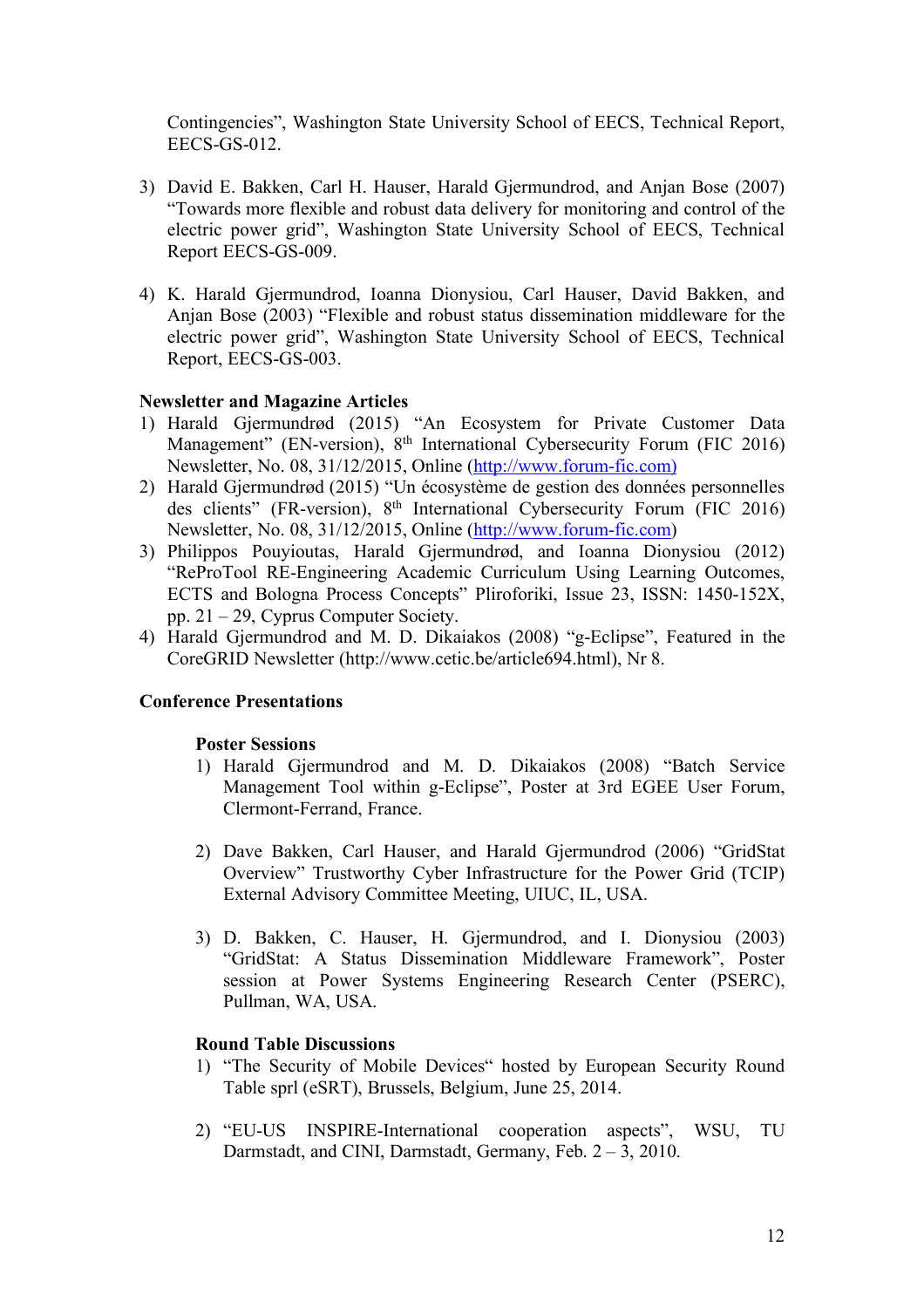- 3) "US Department of Energy Research Agenda", Talaris Grass Roots Round Table on Cyber-Security (RTCS'09), Seattle, WA, Aug. 26 – 28, 2009.
- 4) "Trust and US Department of Energy Research Agenda", Community of Interest on Trust, Pacific Northwest National Laboratory, Richland, WA, Aug. 13, 2009.
- 5) "Systems survivability", Discussion group at IEEE 4th Information Survivability Workshop, Vancouver, Canada, Mar. 18 – 20, 2002.

### **Symposium/Conference Presentation**

- 1) "privacyTracker: A Privacy-by-Design GDPR-Compliant Framework with Verifiable Data Traceability Controls", 2nd International Workshop on TEchnical and LEgal aspects of data pRIvacy and SEcurity (TELERISE 2016) in conjunction with 16th International Conference on Web Engineering, Lugano, Switzerland, June 6 – 9, 2016.
- 2) "An Ecosystem for Private Customer Data Management" (EN-version), 8th International Cybersecurity Forum (FIC 2016), Lille, France, January  $25 - 26$ , 2016.
- 3) "CloudHoneyCY An Integrated Honeypot Framework for Cloud Infrastructures", 1<sup>st</sup> International Workshop on Information Security, Assurance and Reliability in the Cloud (WISARC) in conjunction with  $8<sup>th</sup>$ IEEE/ACM International Conference on Utility and Cloud Computing, Limassol, Cyprus, December 7–10, 2015.
- 4) "NoteLocker: Simple Secure Storage Service", Workshop on Privacy-Preserving Cyberspace Safety and Security hosted under  $6<sup>th</sup>$  International Symposium on Cyberspace Safety and Security (CSS2014), Paris, France, August 20–22, 2014.
- 5) "Recirculating Lost Coins in Cryptocurrency Systems", The 1st Workshop on Digital Currencies (DC 2014), Larnaca, Cyprus, May 22, 2014.
- 6) "sGUTS: Simplified Grid User Trust Service for Site Selection", Presented at 7th International Conference on Internet Monitoring and Protection (ICIMP'12), Stuttgart, Germany, May 27 – Jun. 1, 2012.
- 7) "GridStat: A Wide-Area Communication Framework for Critical Infrastructures", Presented at 2nd Workshop of COST 0805 Open Network for High-Performance Computing on Complex Environments, Timisoara, Romania, Jan. 25 – 27, 2012.
- 8) "Scalable Wide-Area Multicast with Temporal Rate Filtering Distribution Framework", Presented at 11<sup>th</sup> IEEE International Conference on Scalable Computing and Communications (SCALCOM'2011), Paphos, Cyprus, Aug. 31 – Sep. 2, 2011.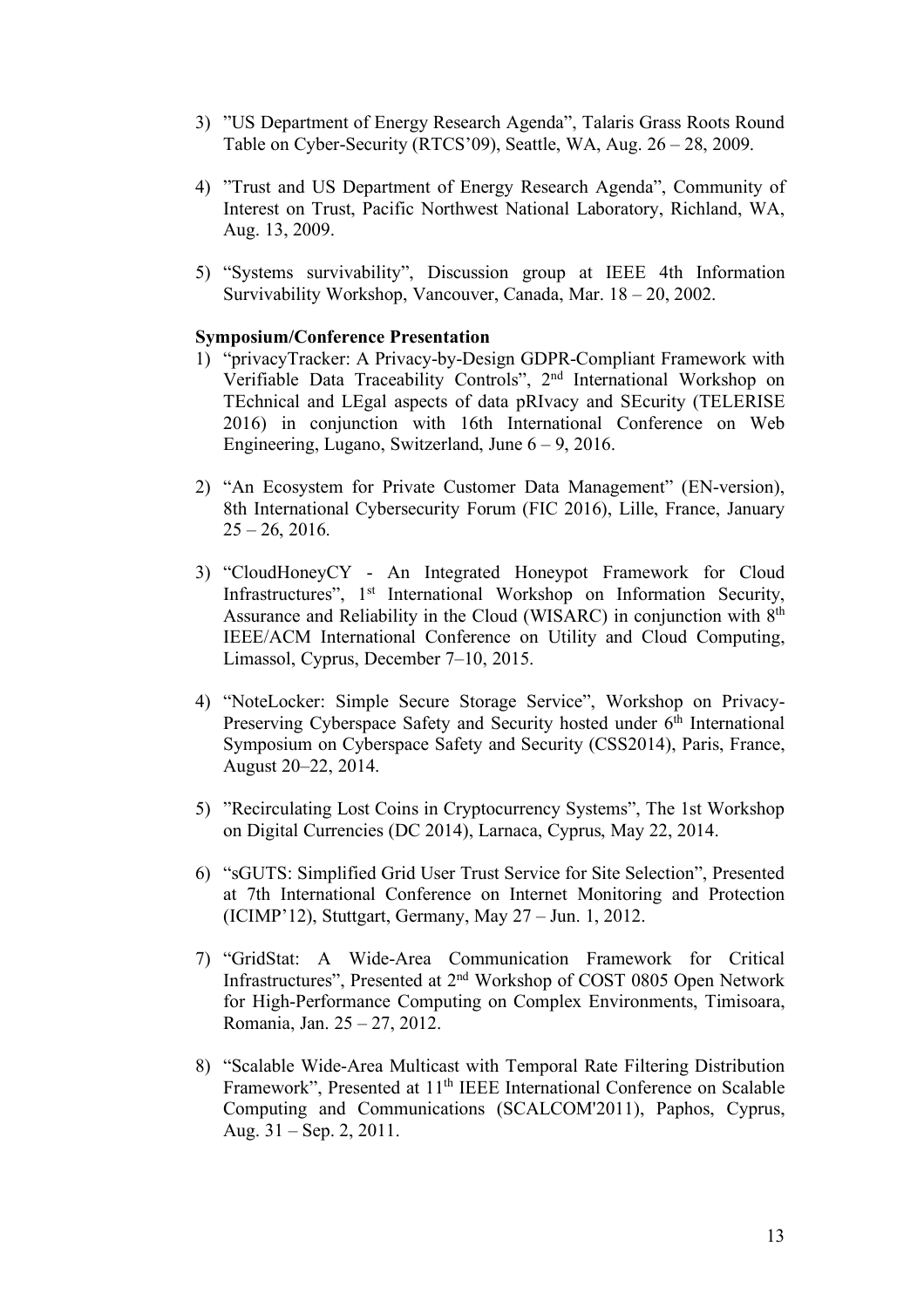- 9) "MapQFTool, A Software Tool to Support National Qualifications Frameworks", Presented at Intl Conference on i-Society, UK, Jun. 27 – 29, 2011.
- 10) "DualTrust: A Distributed Trust Model for Swarm-Based Autonomic Computing Systems", Presented at 3rd International Workshop on Autonomous and Spontaneous Security (SETOP 2010), Athens, Greece, Sep. 23, 2010.
- 11) "Wide-Area Actuator RPC over GridStat with Timeliness, Redundancy, and Safety", Presented at International Conference on Complex, Intelligent and Software Intensive Systems (CISIS'10), Krakow, Poland, Feb. 15 – 18 2010.
- 12) "Integrating an Event Pattern Mechanism in a Status Dissemination Middleware", Presented at 1st International Conferences on Pervasive Patterns and Applications (PATTERN 2009), Athens, Greece, Nov. 15 – 18, 2009.
- 13) "Adaptive Data Stream Mechanism for Control and Monitoring Applications", Presented at 1st International Conference on Adaptive and Self-adaptive Systems and Application (ADAPTIVE 2009), Athens, Greece, Nov. 15 – 18, 2009.
- 14) "g-Eclipse An Integrated Framework to Access and Maintain Grid Resources", Presented at 9th IEEE/ACM International Conference on Grid Computing (Grid 2008), Tsukuba, Japan, Sep. 29 – Oct. 1, 2008.
- 15) "Using the gLite middleware to implement a Secure Intensive Care Grid", Presented at 3rd CoreGRID Workshop on Grid Middleware (During OGF23 2008), Barcelona, Spain, Jun. 5 – 6, 2008.
- 16) "g-Eclipse: A middleware-independent framework for accessing existing Grid infrastructures.", Presented at 8th IEEE International Symposium on Cluster Computing and the Grid (CCGrid'08), Lyon, France, May 19–22, 2008.
- 17) "ICGrid: Enabling intensive care medical research on the egee grid", HealthGrid 2007, Geneva, Switzerland, Apr. 24 – 27, 2007.
- 18) "ICGrid: Intensive Care Grid." Presented at the EGEE Bioinformatics Meeting  $#3$ , Valencia, Spain, Mar.  $6 - 7$ , 2007.

### **Invited Talks, Seminars & Colloquia**

#### **Invited Lectures**

- 1) "GridStat: A Status Dissemination Middleware for Critical Infrastructures." University of Cyprus, Nicosia, Cyprus, March 5, 2010.
- 2) "From vision to reality: Grid computing on the EGEE infrastructure." Washington State University, Pullman, WA, September 3, 2009.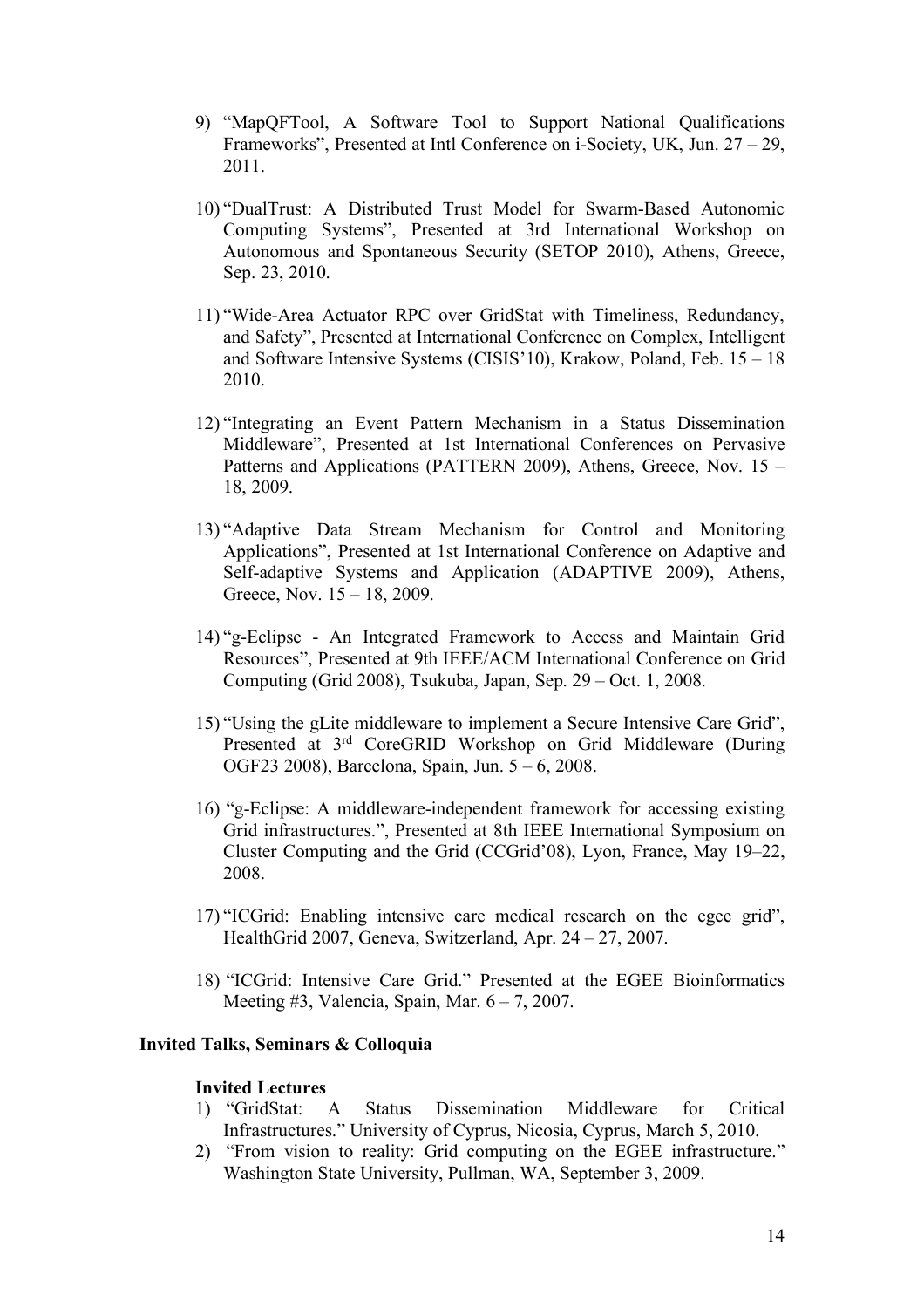- 3) "The Publish/Subscribe Paradigm." University of Cyprus, Nicosia, Cyprus, December 1, 2006.
- 4) "The GridStat Framework with its Mechanisms." University of Cyprus, Nicosia, Cyprus, June 16, 2006.
- 5) "The Electric Power Grid and its Vulnerabilities." Eastern Washington University, Spokane, WA, July 7, 2003.

**Talks** 

- 1) "HoneyCY: An Active Defense Framework", INFOCOM Security Cyprus Conference, Nicosia, Cyprus, May 23, 2018.
- 2) "The Open-Source Model: How to Get Involved", Presented at the UNic Computer Science Society, University of Nicosia, Nicosia, Cyprus, March 23rd, 2017.
- 3) "Recirculating Lost Coins in Cryptocurrency Systems", Presented at the Cryptocurrency Systems & Blockchain Applications event, University of Nicosia, Nicosia, Cyprus, June 29<sup>th</sup>, 2016.
- 4) "privacyTracker: A Privacy-by-Design GDPR-Compliant Framework with Verifiable Data Traceability Controls", Presented at the Clusters and Cybersecurity Conference in conjunction with the Bled eConference "Digital Economy", Bled, Slovenia, June 22nd, 2016.
- 5) "Be Wiser Cypriot Mentoring Workshop", Presented at the 4th BeWiser Consortium Meeting, Nicosia, Cyprus, October 5th, 2015.
- 6) "Writing Latex documents using Eclipse." Presented at the Eclipse DemoCamp, Nicosia, Cyprus, December 4, 2008.
- 7) "Ganymede Whats new." Presented at the Eclipse DemoCamp, Nicosia, Cyprus, June 26, 2008.
- 8) "WP3 Grid Operator Perspective." Presented at g-Eclipse 2nd Annual Review, Brussels, Belgium, June 10, 2008.
- 9) "WP3 Operator Perspective Status M18." Presented at the g-Eclipse working meeting, Linz, Austria, January 14, 2008.
- 10) "The Visual Editor Project." Presented at the Eclipse DemoCamp, Nicosia, Cyprus, December 5, 2007.
- 11) "WP3 Grid Operator Perspective." Presented at g-Eclipse 1st Annual Review, Brussels, Belgium, September 4, 2007.
- 12) "WP3 Operator Perspective Status M12." Presented at the g-Eclipse working meeting, Poznan, Poland, June 18, 2007.
- 13) "Progress report from University of Cyprus." Presented at SA3 All Hands meeting Cern, Geneva, Switzerland, November 27, 2006.
- 14) "GridStat Mechanisms." Presented at Pacific Northwest National Laboratory (PNNL), Richland, WA, July 21, 2004.

#### **Software Demo**

- 1) "ReProTool Demo" software demo at ReProTool Final Conference/Information Day, University of Nicosia, July 16, 2013.
- 2) "ReProTool: A Software Tool to Re-engineering Academic Curriculum Using Learning Outcomes" software demo at ReProTool Information Day, University of Nicosia, October 18, 2012.
- 3) "g-Eclipse: A middleware-independent framework for accessing existing Grid infrastructures" software demo at ECOOP 2008, Paphos, Cyprus, July 9-10, 2008.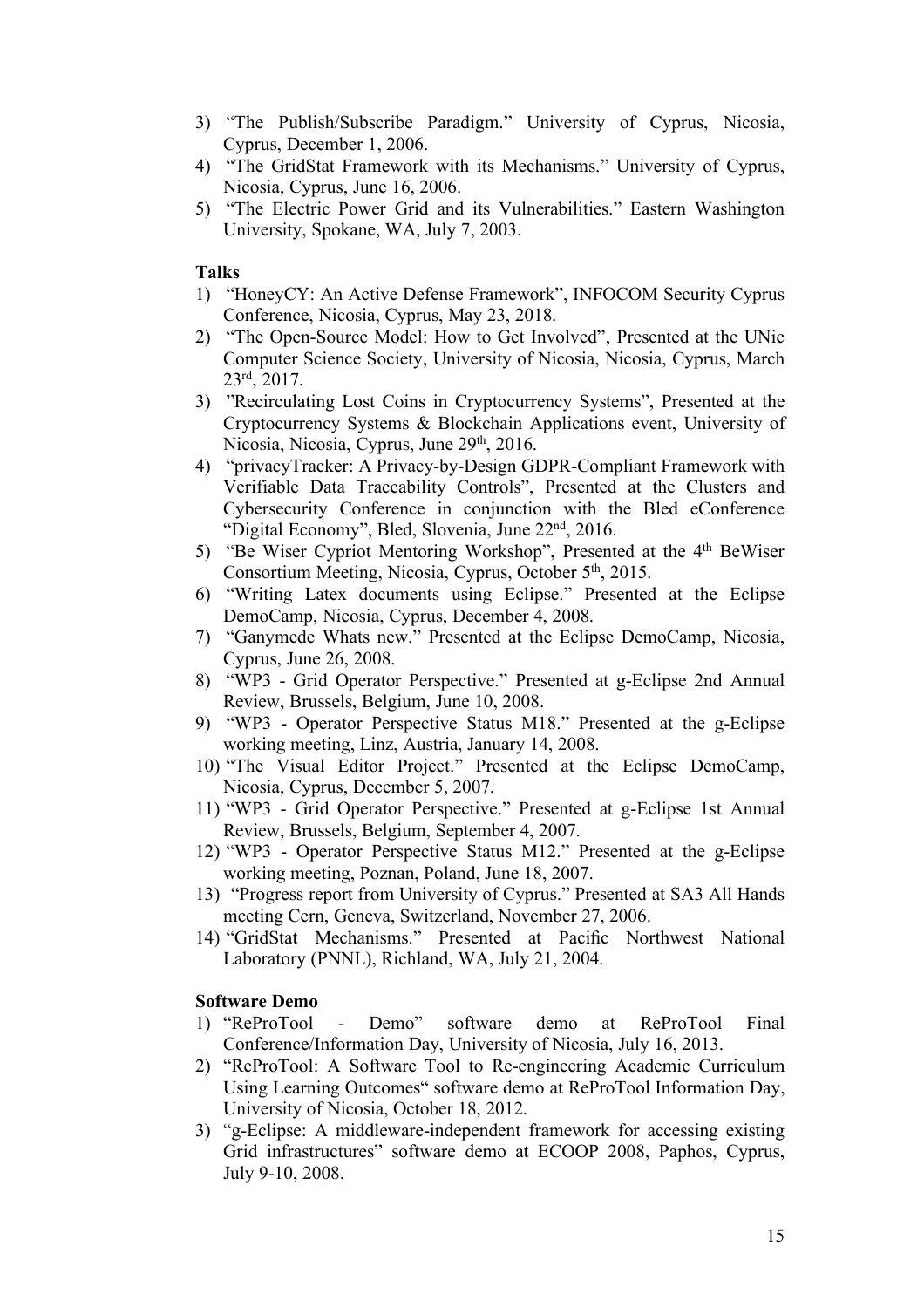- 4) "Enabling Intensive Care Window on the EGEE Grid" software demo at OGF23 2008, Barcelona, Spain, June 4-5, 2008.
- 5) "ICGrid: Intensive Care Grid." software demo at the CoreGrid stand during OGF 2007, Manchester, UK, May 8–10, 2007.
- 6) "ICGrid: Intensive Care Grid." software demo at the Europe's Information Society Technologies Conference (IST 2006), Helsinki, Finland, November 21-23, 2006.
- 7) "GridStat." NSF site visit for research center grant proposal. University of Illinois at Urbana-Champaign, Urbana, IL, May 23, 2005.

### **Other Scholarly Activities**

#### **Conference Organizing**

- 1) Subscription Co-Chair of 10<sup>th</sup> Mediterranean Conference on Information Systems (MCIS 2016), Paphos, Cyprus, September 4 – 6, 2016.
- 2) Workshop Co-Chair of the IEEE 2011 International Workshop on Survivable Large-Scale Information Systems (SLSIS2011), Pafos, Cyprus, August 31 – September 2, 2011.
- 3) Workshop Co-Chair of 6th Mediterranean Conference on Information Systems (MCIS2011), Limassol, Cyprus, September 3 – 5, 2011.
- 4) Co-organizer of Eclipse DemoCamp in Nicosia, Cyprus, December 4, 2008.
- 5) Co-organizer of Eclipse DemoCamp in Nicosia, Cyprus, June 26, 2008.
- 6) Co-organizer of the g-Eclipse tutorial at 3rd EGEE User Forum, Clermont-Ferrand, France, February 14, 2008.
- 7) Organizer of Eclipse DemoCamp in Nicosia, Cyprus, December 5, 2007.

### **Conference Keynote Speaker**

1) "Communication Challenges for the Next Generation Power Grid", given at WebTel 2012 (including the following co-organized conferences {AICT |ICIW|ICIMP|SMART} 2012), Stuttgart, Germany, May 28, 2012.

#### **Conference Panelist**

- 1) SMART/ICIMP: Playing Smart Devices and Being Protected: Myth or Reality, WebTel, Stuttgart, Germany, May 28, 2012.
- 2) Patterns: Capturing Preventing and Reacting Facets of the Systems Behavior. ComputationWorld, Athens, Greece, Nov 18, 2009.

#### **Conference Session Chair**

- 1) Session Chair (Session 2: Big Data), 17<sup>th</sup> International Conference on Business Information Systems, Larnaca, Cyprus, May 19, 2014.
- 2) Session Chair (Session 2: Parallel and Cloud Computing),  $11<sup>th</sup> IEEE$ International Conference on Scalable Computing and Communications, Pafos, Cyprus, August 31, 2011.
- 3) Session Chair (Session 9: Security & Web Applications),  $11<sup>th</sup> IEEE$ International Conference on Computer and Information Technology, Pafos, Cyprus, September 2, 2011.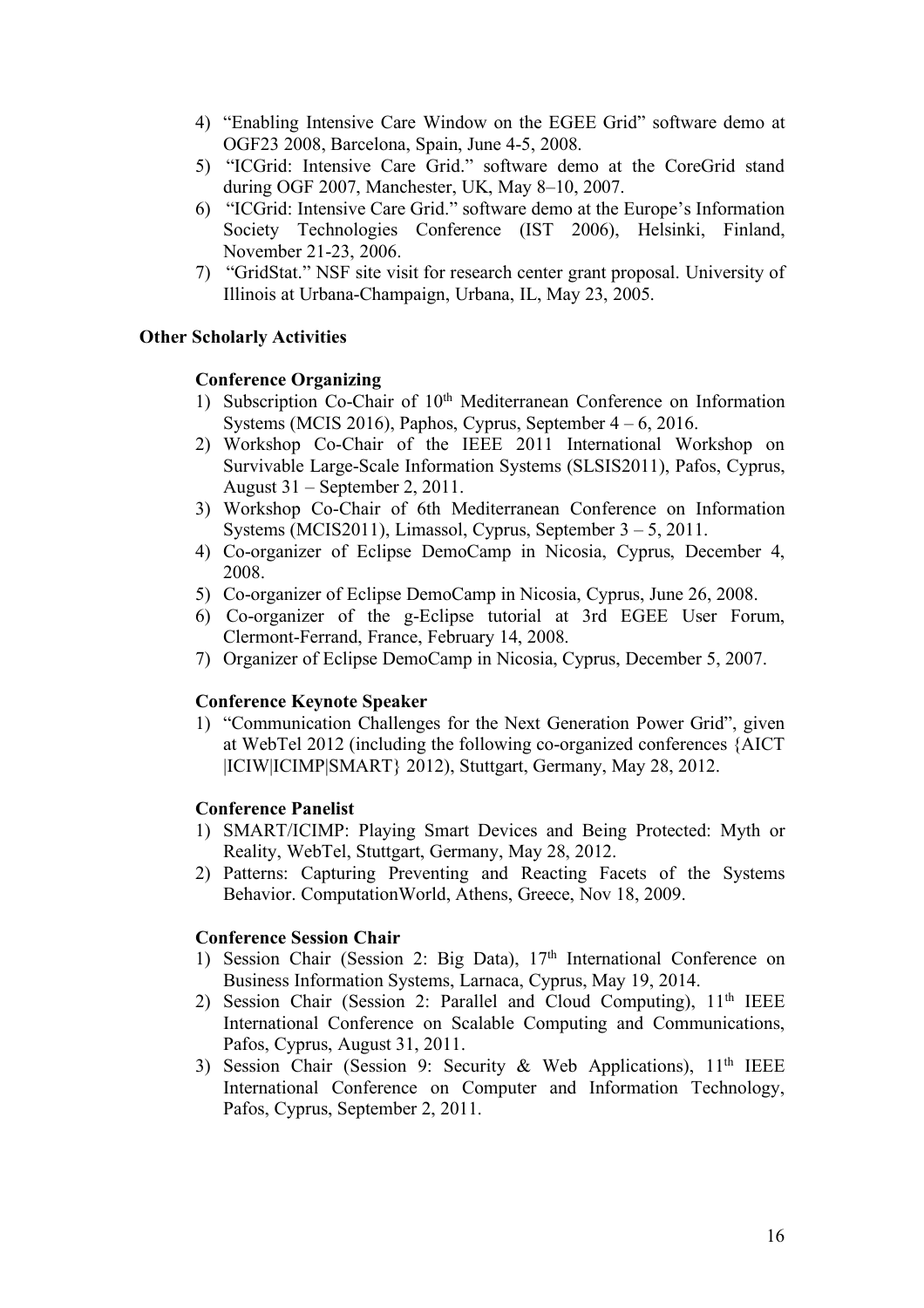#### **Panel Moderator**

1) Panel Moderator (Panel I: Mobile Banking - Securing Users' Sensitive Data), The Security of Mobile Devices hosted by European Security Round Table sprl (eSRT), Brussels, Belgium, June 25, 2014.

#### **Program Committee**

- 1) 20th IEEE International Conference on High Performance Computing and Communications (HPCC'18), 2018.
- 2) IEEE International Conference on Big Data, (IEEE Big Data 2017), 2017.
- 3) 15th IEEE International Conference on Dependable, Autonomic and Secure Computing (DASC 2017), 2017.
- 4) 16th IEEE International Conference on Ubiquitous Computing and Communications (IUCC-2017), 2017.
- 5) 15th IEEE International Symposium on Parallel and Distributed Processing with Applications (IEEE ISPA 2017), 2017.
- 6) 16th IEEE International Conference on Trust, Security and Privacy in Computing and Communications (IEEE TrustCom-17), 2017.
- 7) 17th International Conference on Algorithms and Architecture for Parallel Processing (ICA3PP'17), 2017.
- 8)  $11<sup>th</sup> International Conference on Frontier of Computer Science and$ Technology (FCST-2017), 2017.
- 9) 17th IEEE International Conference on Computer and Information Technology (CIT-17), 2017.
- 10) 2 nd Workshop Integrating Communications, Control, and Computing Technologies for Smart Grid (ICT4SG), IEEE International Conference on Communications, 2016.
- 11) 15<sup>th</sup> IEEE International Conference on Ubiquitous Computing and Communications (IUCC-2016), 2016.
- 12) 16th International Conference on Algorithms and Architecture for Parallel Processing (ICA3PP'16), 2016.
- 13) 4 th International Conference on Connected Vehicles & Expo (ICCVE 2015), 2015.
- 14) 13th IEEE International Conference on Dependable, Autonomic and Secure Computing (DASC-2015), 2015.
- 15) 14<sup>th</sup> IEEE International Conference on Ubiquitous Computing and Communications (IUCC-2015), 2015.
- 16) 15th IEEE International Conference on Computer and Information Technology (CIT-15), 2015.
- 17) IEEE International Conference on Big Data (IEEE Big Data 2015), 2015.
- 18) International Symposium on Foundations and Applications of Big Data Analytics (FAB'15), 2015
- 19) 15th International Conference on Algorithms and Architecture for Parallel Processing (ICA3PP'15), 2015.
- 20) 13th IEEE International Conference on Trust, Security and Privacy in Computing and Communication (TrustCom-2014), 2014.
- 21) 14th IEEE International Symposium on Parallel and Distributed Processing with Applications (IEEE ISPA-14), 2014.
- 22) 3 rd International Congress on Big Data (BigData 2014), 2014.
- 23) IEEE International Conference on Big Data (IEEE Big Data 2014), 2014.
- 24) 14th International Conference on Algorithms and Architecture for Parallel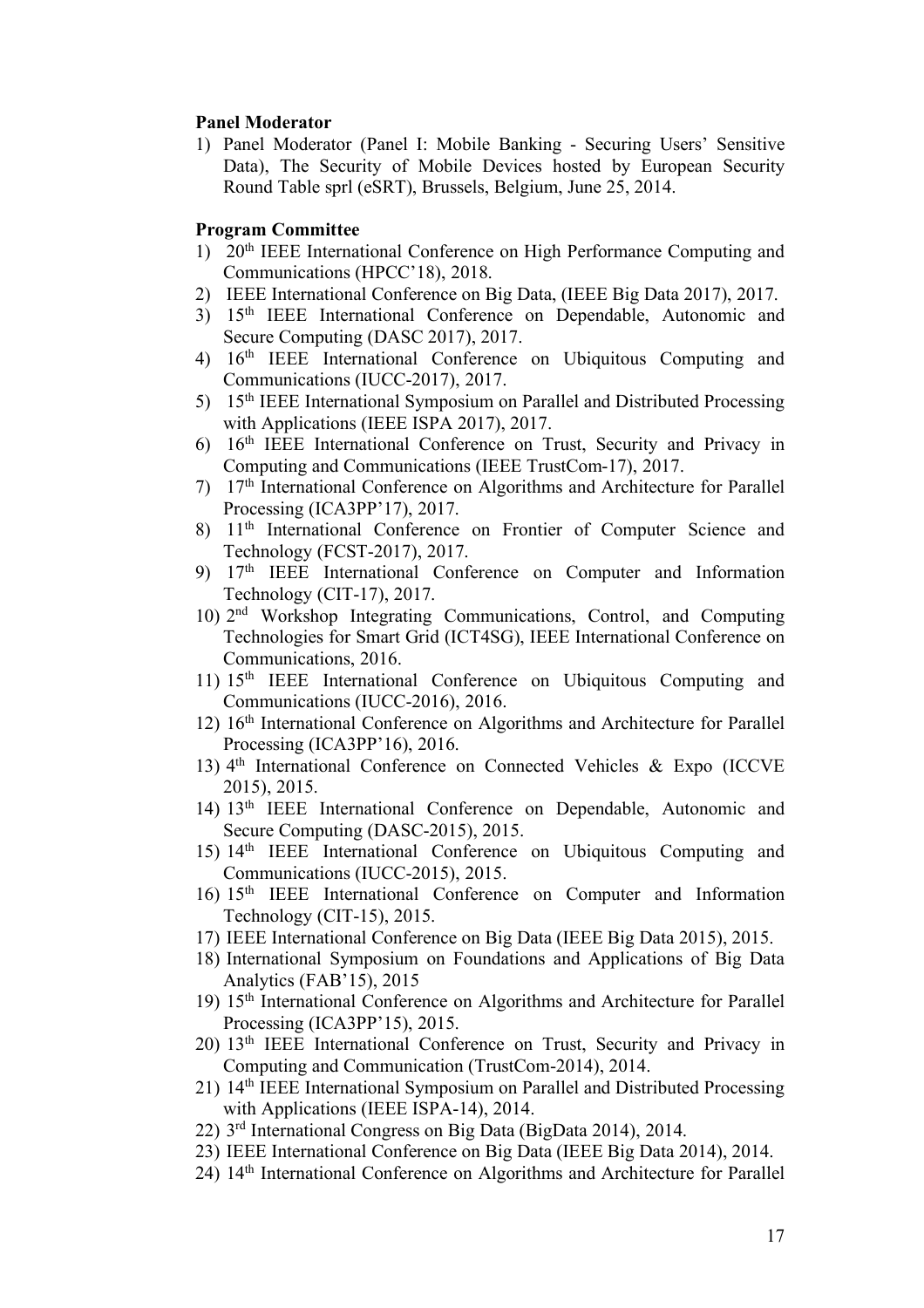Processing (ICA3PP'14), 2014.

- 25) 4 th International Conference on Smart Grids, Green Communications and IT Energy-aware Technologies (ENERGY 2014), 2014.
- 26) 6<sup>th</sup> International Conference on Adaptive and Self-adaptive Systems and Application (ADAPTIVE'14), 2014.
- 27) 4 th IEEE Innovative Smart Grid Technology (ISGT'13) (Track: Smart Grid Devices and Standards Committee), 2013.
- 28) IEEE International Conference on Big Data (IEEE Big Data 2013), 2013.
- 29) 13th International Conference on Algorithms and Architecture for Parallel Processing (ICA3PP'13), 2013.
- 30) 15th IEEE International Conference on High Performance Computing and Communications (HPCC'13), 2013.
- 31) 13th IEEE International Conference on Computer and Information Technology (CIT-13), 2013.
- 32) FTRA International Conference on Advanced IT, engineering and Management (AIM 2013), 2013.
- 33) 12<sup>th</sup> IEEE International Conference on Trust, Security and Privacy in Computing and Communication (TrustCom-2013), 2013.
- 34) 11th IEEE International Symposium on Parallel and Distributed Processing with Applications (IEEE ISPA-13), 2013.
- 35) 3 rd International Conference on Smart Grids, Green Communications and IT Energy-aware Technologies (ENERGY 2013), 2013.
- 36) 13th IEEE/ACM International Symposium on Cluster, Cloud and Grid Computing (CCGrid'13), Track: Autonomic Computing and Cyberinfrastructure, 2013.
- 37) 5<sup>th</sup> International Conferences on Pervasive Patterns and Applications (PATTERNS'13), 2013.
- 38) 5 th International Conference on Adaptive and Self-adaptive Systems and Application (ADAPTIVE'13), 2013.
- 39) 1 st International Conference on Connected Vehicles & Expo (ICCVE 2012), Track 02: Mobile Internet, Mobility Internet and Internet of Things, 2012.
- 40) 5 th International Conference on Internet and Distributed Computing Systems (IDCS'12), 2012.
- 41) 14th IEEE International Conference on High Performance Computing and Communications (HPCC'12), 2012.
- 42) 11th IEEE International Conference on Trust, Security and Privacy in Computing and Communications (TrustCom-2012), 2012.
- 43) 3 rd IEEE International Conference on SmartGrid Communication (SmartGridComm'12), Track: Smart Grid Communication Networks, 2012.
- 44) 12th International Conference on Algorithms and Architecture for Parallel Processing (ICA3PP'12), 2012.
- 45) The 8th International Symposium on Wireless sensor network Technologies and Applications for Smart Space (WTA 2012), 2012.
- 46) IEEE International Conference Energy Conference & Exhibition (ENERGYCON'12), Track ICT, 2012.
- 47) 4<sup>th</sup> International Conferences on Pervasive Patterns and Applications (PATTERNS'12), 2012.
- 48) 4 th International Conference on Adaptive and Self-adaptive Systems and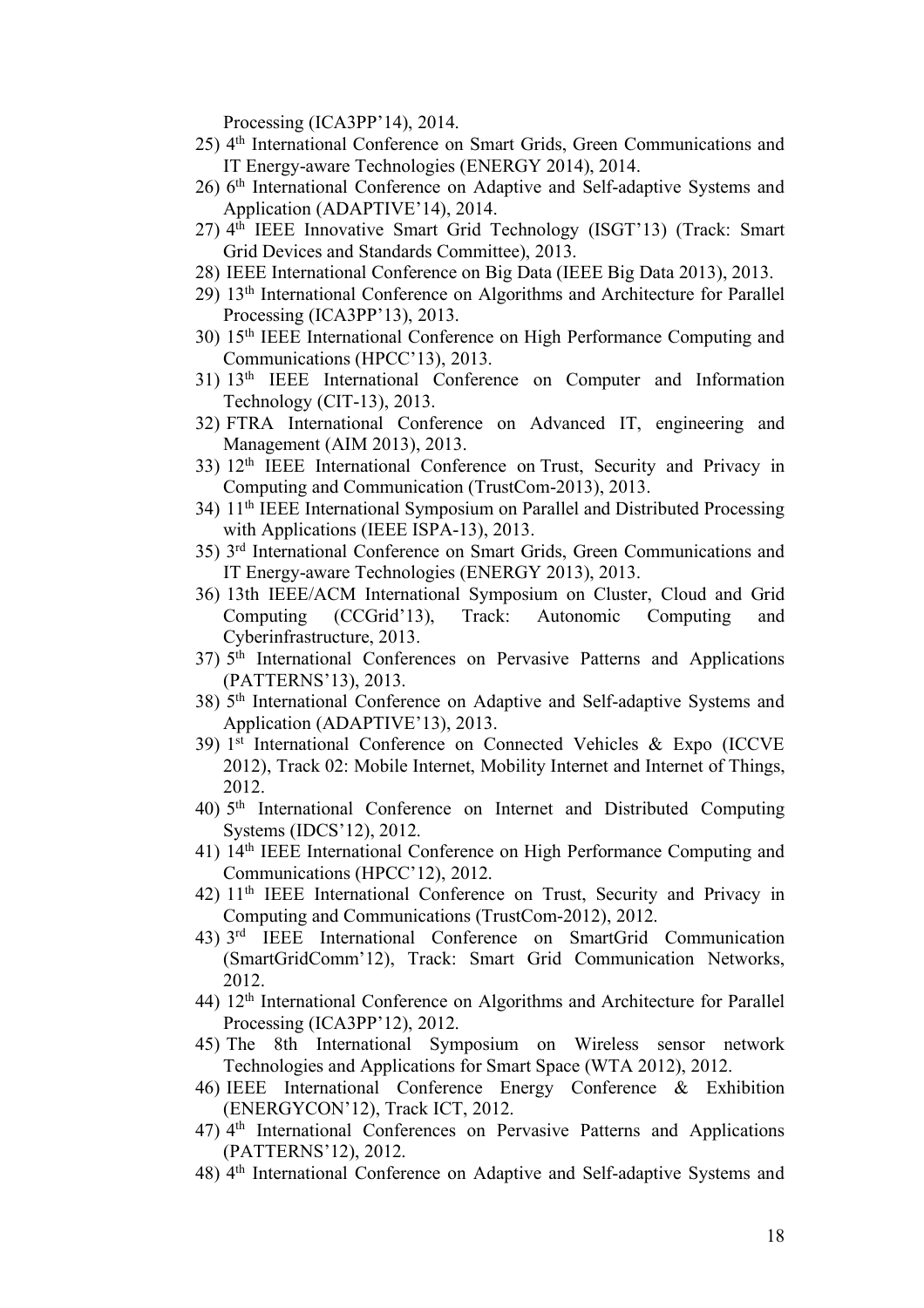Application (ADAPTIVE'12), 2012.

- 49) FTRA International Conference on Advanced IT, engineering and Management (AIM 2012), 2012.
- 50) 2<sup>nd</sup> International Conference on Smart Grids, Green Communications and IT Energy-aware Technologies (ENERGY 2012), 2012.
- 51) 7<sup>th</sup> International Symposium on Wireless sensor network Technologies and Applications for Smart Space (WTA'11), 2011.
- 52) 11th International Conference on Algorithms and Architecture for Parallel Processing (ICA3PP'11), 2011.
- 53) 3<sup>rd</sup> International Conferences on Pervasive Patterns and Applications (PATTERNS'11), 2011.
- 54) 3<sup>rd</sup> International Conference on Adaptive and Self-adaptive Systems and Application (ADAPTIVE'11), 2011.
- 55) 14-th International Conference on Network-Based Information Systems (NBiS-2011), Cloud, Grid and P2P Computing Track, 2011.
- 56) 11th IEEE International Conference on Computer and Information Technology (CIT-11), 2011.
- 57) 11th IEEE International Conference on Scalable Computing and Communications (ScalCom'2011), Scalable computing, 2011.
- 58) The First International Conference on Smart Grids, Green Communications and IT Energy-aware Technologies (ENERGY 2011), 2011.
- 59) 11<sup>th</sup> International Conference on Parallel and Distributed Computing, Applications and Technologies (PDCAT'10), 2010.
- 60) 12th IEEE International Conference on High Performance Computing and Communications (HPCC'10), 2010.
- 61) Workshop on High-Performance Computing on Complex Environments (HPCCE) organized during IEEE International Conference on Cluster Computing (Cluster 2010), 2010.
- 62) 2 nd International Conferences on Pervasive Patterns and Applications (PATTERNS'10), 2010.
- 63) 2 nd International Conference on Adaptive and Self-adaptive Systems and Application (ADAPTIVE'10), 2010.
- 64) 10th IEEE International Conference on Computer and Information Technology (CIT-10), 2010.
- 65) 10th IEEE International Conference on Scalable Computing and Communications (ScalCom'2010), Scalable computing, 2010.
- 66) 10th International Conference on Algorithms and Architecture for Parallel Processing (ICA3PP'10), 2010.
- 67) 9 th IEEE International Conference on Scalable Computing and Communications (ScalCom'2009), Scalable computing, 2009.
- 68) 11th IEEE International Conference on High Performance Computing and Communications (HPCC-09), Parallel and distributed software technologies, 2009.
- 69) 10th IEEE International Conference on High Performance Computing and Communications (HPCC-08), Parallel and distributed software technologies, 2008.
- 70) 21st IEEE International Conference on Advanced Information Networking and Applications (AINA-07), Internet Computing and Web Applications, 2007.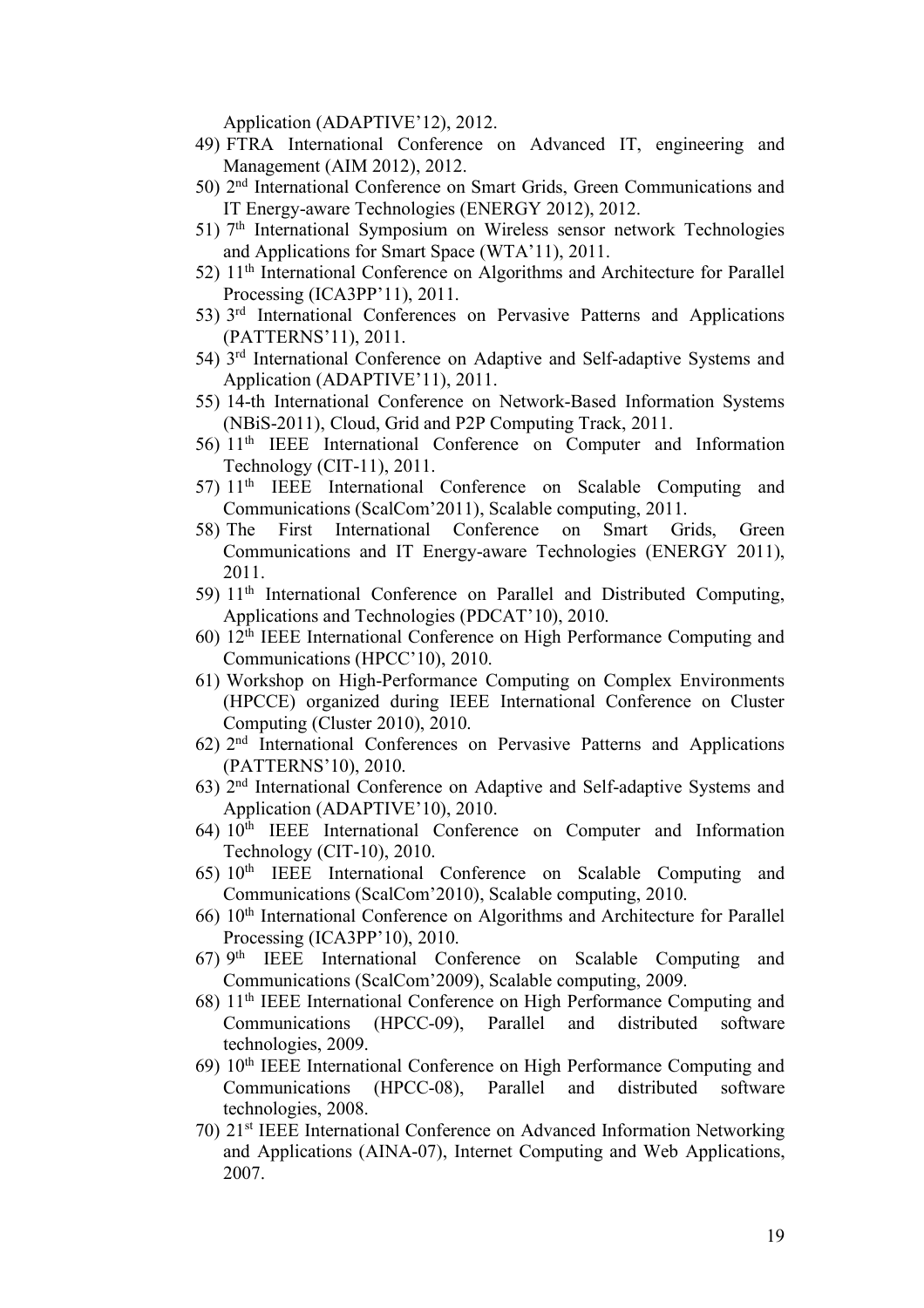### **Software Competition Judge**

- 1) Imagine Cup, 2<sup>nd</sup> Cyprus regional competition, Frederick University, Cyprus, April 30, 2012.
- 2) Imagine Cup, 1<sup>st</sup> Cyprus regional competition, University of Cyprus, Cyprus, April 15, 2011.

### **Editorial Board Member for Journal**

1) IARIA International Journal on Advances in Intelligent Systems, Feb.  $2012$  – present.

### **Reviewer for Journal Recommendation**

1) FTRA International Conference on Advanced IT, engineering and Management (AIM 2013), 2013.

### **Reviewer for Journal Submissions**

- 1) IEEE Journal on Selected Areas in Communications (JSAC)- Special Issue on Network Softwarization & Enablers, 2018.
- 2) IEEE Transactions on Emerging Topics in Computing (TETCSI), 2014.
- 3) International Journal of Ad Hoc and Ubiquitous Computing (IJAHUC), 2013.
- 4) IBM Journal of Research and Development, on "Technologies for Healthcare Transformation", 2011.
- 5) Inderscience International Journal of Grid and Utility Computing (IJGUC), 2011.
- 6) IEEE Internet Computing Journal, 2011.
- 7) IEEE Internet Computing magazine, Volume: 13, Issue: 5, 2009.
- 8) Concurrency and Computation: Practice and Experience, 2008.
- 9) Parallel Processing Letter journal, 2008.
- 10) IEEE Transactions on Parallel and Distributed Computing special issue on Middleware, 2003.

### **Reviewer for Conference and Workshop Submissions**

- 1) 1 st International Conference on Agreement Technologies (AT 2012), 2012.
- 2) The 3rd IEEE International Conference on Smart Grid Communications (SmartGridComm), Track: Wide Area Protection and Control (WAMPAC), 2012.
- 3) European Conference on Parallel Computing Euro-Par (Euro-Par), Track: Support Tools and Environments, 2012.
- 4) The 2nd IEEE International Conference on Smart Grid Communications (SmartGridComm), 2011.
- 5) The 5th Mediterranean Conference on Information Systems (MCIS), 2010.
- 6) The 1st IEEE International Conference on Smart Grid Communications (SmartGridComm), 2010.
- 7) The 10th IFIP International Conference on Distributed Applications and Interoperable Systems (DAIS), 2010.
- 8) The International Conference on Distributed Computing Systems (ICDCS), 2010.
- 9) European Conference on Parallel Computing Euro-Par (Euro-Par), 2010.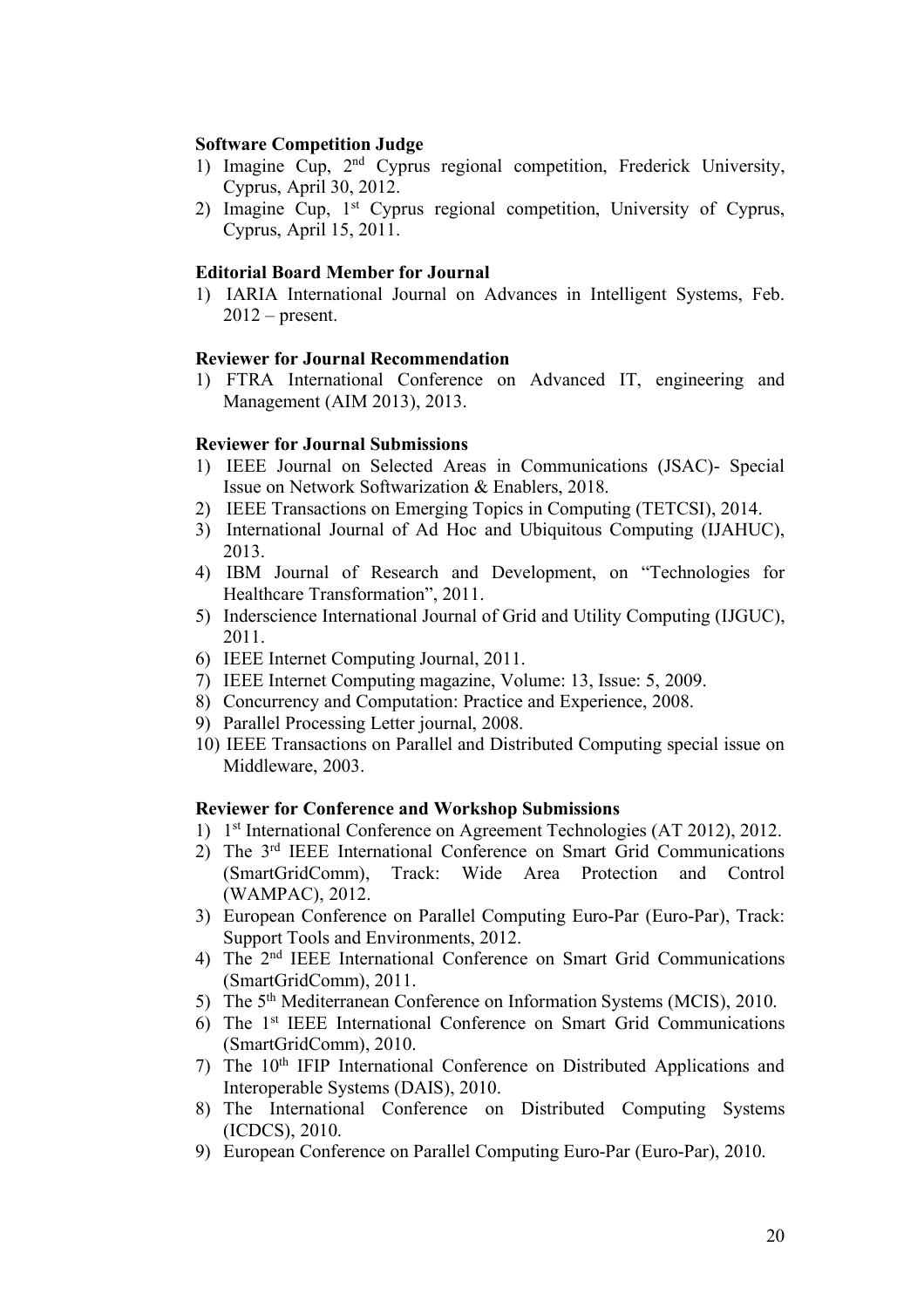- 10) The 9th IFIP International Conference on Distributed Applications and Interoperable Systems (DAIS), 2009
- 11) European Conference on Parallel Computing Euro-Par (Euro-Par), 2008.
- 12) The 8th IFIP International Conference on Distributed Applications and Interoperable Systems (DAIS), 2008
- 13) ACM/IFIP/USENIX International Middleware Conference (Middleware), 2008.
- 14) International Conference on Algorithms and Architectures (ICA3PP), 2008.
- 15) European Conference on Parallel Computing Euro-Par (Euro-par), 2007.
- 16) IEEE Africon, 2007.
- 17) IEEE International Symposium on High Assurance Systems Engineering (HASE), 2005.
- 18) Pacific Rim Dependable Computing (PRDC), 2004.
- 19) International Symposium on Distributed Objects and Applications (DOA), 2002.
- 20) International Symposium on Distributed Computing (DISC), 2002.

#### **Research Seminar Organizer**

- 1) "ImagineCup Technology Competition Information Session", Mr Ioannis Stavrinides, (DX Evangelist, Microsoft Cyprus), Oct. 22<sup>nd</sup> 2014, University of Nicosia.
- 2) "Imagin Cup Information Session", Mr Valentinos Georgiades, (DPE Lead, Microsoft Cyprus), Nov. 11<sup>th</sup> 2013, University of Nicosia.
- 3) "How to Build a Successful Career as a Software Developer", Mr. Rune Bjørnstad, Mar. 26<sup>th</sup>, 2012, University of Nicosia.
- 4) "Imagin Cup Information Session", Mr. Valentinos Georgiades, Nov. 2<sup>nd</sup>, 2011, University of Nicosia.
- 5) "MoutFocus: A Software Development Company in Cyprus", Mr. Rune Bjørnstad, Sep. 30<sup>th</sup>, 2010, University of Nicosia.

### **Collaborations**

Involved with the following colleagues in the activities:

- 1) PrivacyTracker (2015 present), in collaboration with Dr Ioanna Dionysiou, Associate Professor, University of Nicosia (Cyprus).
- 2) HoneyCY (2014 present), in collaboration with Dr Ioanna Dionysiou, Associate Professor, University of Nicosia (Cyprus).
- 3) ReProTool (2010 2014), in collaboration with Prof. Philippos Pouyioutas and Dr Ioanna Dionysiou, University of Nicosia (Cyprus).
- 4) MapQFTool (2011 2012), in collaboration with Prof. Philippos Pouyioutas and Dr Ioanna Dionysiou, University of Nicosia (Cyprus).
- 5) GridStat project (2006 2012), in collaboration with Prof. David E. Bakken, Washington State University (USA).
- 6) Intensive Care Cloud (2008 2012), in collaboration with Prof. Marios D. Dikaiakos, University of Cyprus (Cyprus).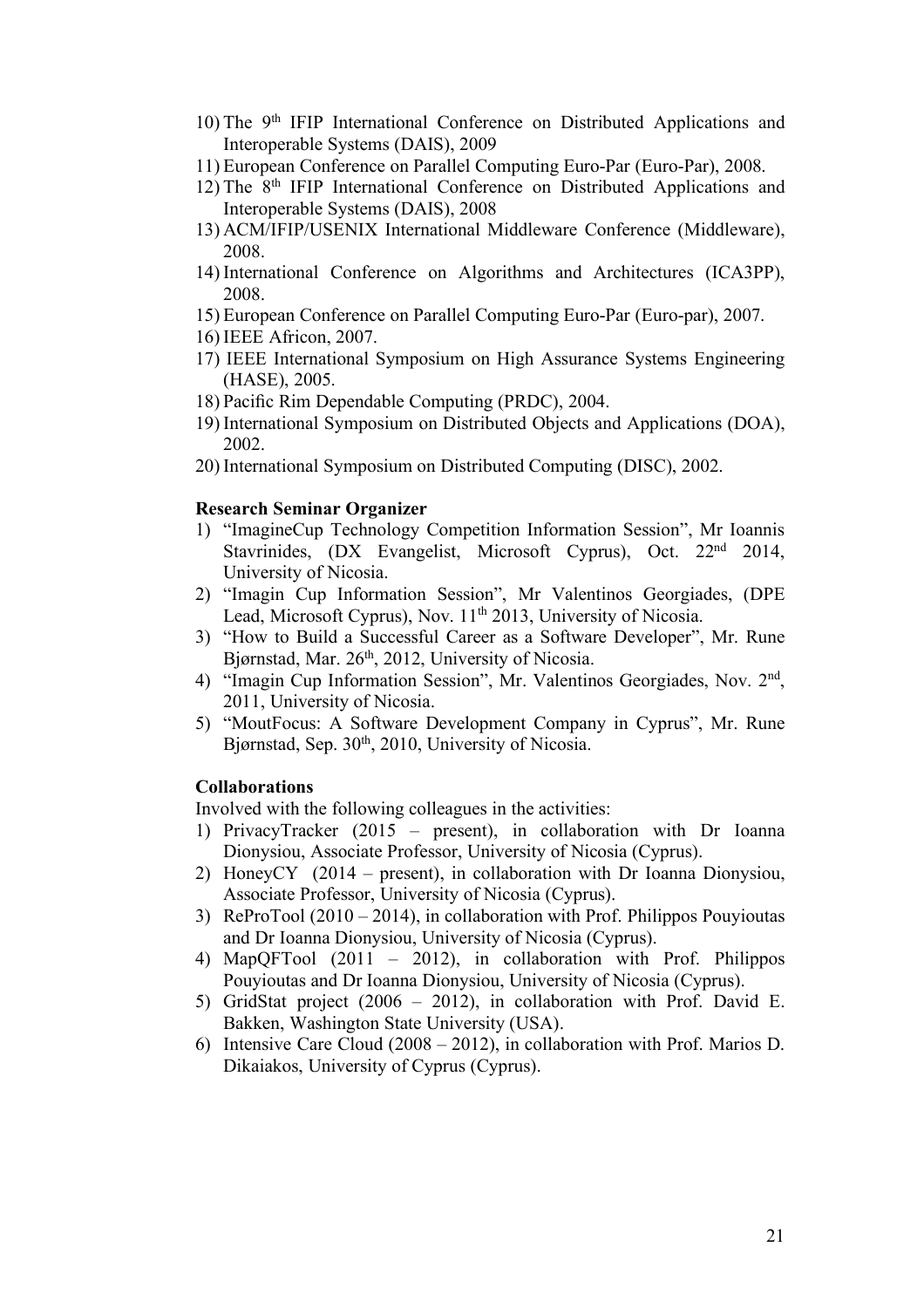### **Research Lab**

1) Co-Director of the *Informatics Security Laboratory* ( http://isl.unic.ac.cy ), Department of Computer Science University of Nicosia, Spring 2016 - Present.

### **Open Source Contribution**

- 1) HoneyCY: Architecture and implementation mentor, Jan 2015 Present.
- 2) PrivacyTracker: Chief architect and designer, Jan 2015 Present.
- 3) ReProTool: Chief architect and main developer, May 2010 June 2013.
- 4) Eclipse: Committer status for the g-Eclipse project, Oct. 2007 2010.
- 5) ICGrid: Chief architect and main developer, Oct. 2006 Sep. 2008.
- 6) GridStat: Chief architect and main developer, Oct. 2001 Apr. 2006.
- 7) MOM: Chief architect and main developer (C++), Aug. 1999 May 2001.

### **Consultancies**

1) Invitation for External Expert for TSD/Ecorys consortium (in case awarded the INTERREG Europe Policy Learning Platforms) by Inno TSD (France), December 2015.

### **Experience**

### **Administrative Position**

- 1) School Council Representative, Department of Computer Science, University of Nicosia, April 1, 2012 – present.
- 2) Laboratory coordinator, Department of Computer Science, University of Nicosia, Spring 2011 – present.
- 3) Associate Head, Department of Computer Science, University of Nicosia, April 1, 2014 – April 1, 2018.
- 4) University of Nicosia Council, Teaching Research Faculty (TRF) representative, April 2, 2014 – April 1, 2016.
- 5) University of Nicosia Research Ethics Committee (UNREC) Representative, Department of Computer Science, University of Nicosia, July 1, 2013 – June 30, 2015.
- 6) Work Packet leader for EU funded Framework 6 g-Eclipse project, University of Cyprus, Feb. 2007 – Dec. 2008.

# **Administrative Service**

- 1) Member of the Departmental Postgraduate Programmes Committee (DPPC), Department of Computer Science, University of Nicosia, Fall  $2016$  – present.
- 2) Audit member (non-voting) of the Departmental Postgraduate Programmes Committee (DPPC), Department of Computer Science, University of Nicosia, Spring 2013 – Fall 2016.
- 3) Computer Science MSc Curriculum Committee member, Department of Computer Science, University of Nicosia, Spring 2011 – Spring 2013.
- 4) Computer Science BSc Curriculum Committee member, Department of Computer Science, University of Nicosia, Spring 2009.
- 5) ECTS Program Report Committee member, Department of Computer Science, University of Nicosia, Spring 2009.
- 6) Graduate and Professional Student Association, EECS Senator, Washington State University, 2002 – 2003.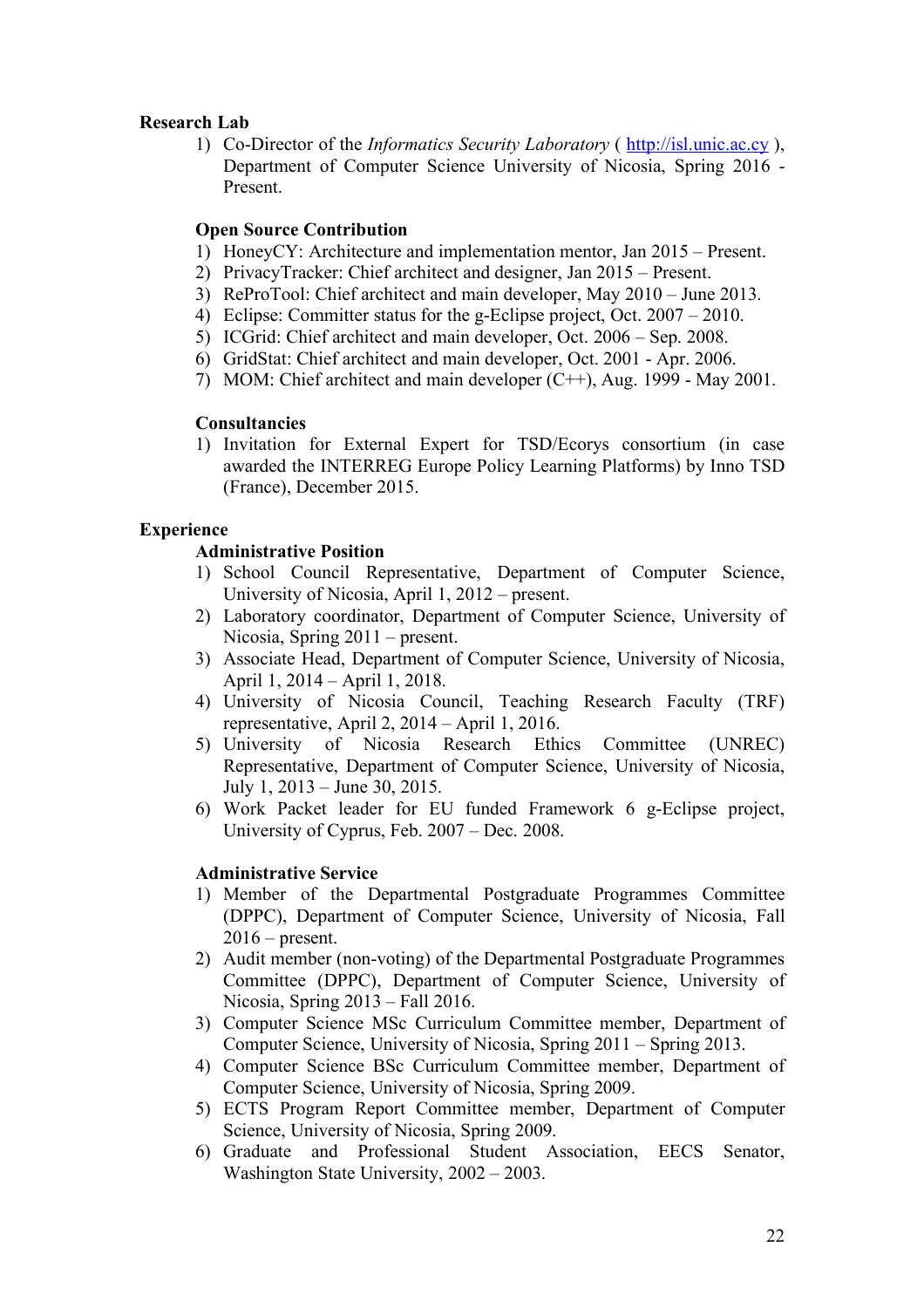### **Advisory**

- 1) Academic Advisor for the University of Nicosia Diving Society, October  $2012$  – present.
- 2) Graduate Level Advisor MSc at University of Nicosia
	- 1) Nicolas Alexandros Arola, "Denial of Service Attacks on Software Defined Networks", expected completion Fall 2018.
	- 2) Angelos Tryfonos, "Investigation into Privacy Issues with Software Defined Networks", expected completion Fall 2018.
	- 3) Savvas Karasavvas, "HoneyCY Attack Profiling", expected completion Spring 2018.
	- 4) Adeyemi Ibrahim Adewale, "Impact of Memory Protection Schemes for Recursive and Iterative Program", June 2017.
- 3) Graduate Level Advisor at University of Nicosia (MSc through Middlesex University, UK)
	- 1) Kalozoi Kalozois, "Analysis of a Heartbleed Attack Using a Virtualized Environment", April 2015.
	- 2) Petros Zaris, "Web Application Security through Encryption", May 2014.
- 4) Undergraduate Final Year Project Advisor at University of Nicosia
	- 1) Dimitris Bakiris, "Applied Concurrent Programming in Python", June 2018.
	- 2) Theofylaktos Drousiotis, "Integrated Web Management System for a Goods and Services Trading Company", June 2018.
	- 3) Elli-Maria Fountoukidou, "Diving Center Web Application", February 2018.
	- 4) Antreas Vlachos, "Car Service Garage", July 2017.
	- 5) Christos Petsas, "Dive Center Management System", June 2017.
	- 6) Revecca Koudouna, "3-tier Web Application", September 2016.
	- 7) Demetris Tontorovits, "Which Content Management System Platform Is the Most Suitable for Organizational Activities?", June 2016.
	- 8) Charalampos Vikentiou, "Recirculating Lost Coins in Cryptocurrency Systems", May 2016.
	- 9) Tziortzis Kyprianou, "SmartHims Develop a Fully Functional Web Application using WordPress CMS", May 2016.
	- 10) Kyriakos Costa, "Data Traceability Framework Embedded with Cryptographic Controls to Conform with the EU General Data Protection Regulation", May 2016.
	- 11) Michael Mavris, "IT Buddy", June 2015.
	- 12) Michail Ellinas, "Informatics Security Lab", June 2014.
	- 13) Alexandros Shamounki, "My Daily Route", May 2014.
	- 14) Constantinos Michael, "Transportation Logistic Program", May 2014.
	- 15) Fivos Vassiliou, "Real Estate System: Online-Based Implementation of an Agent System", February 2014.
	- 16) Kyriakos Andreou, "ReProTool Student App", June 2013.
	- 17) Yiannis Marangos, "Tiny Kernel for PandaBoard", May 2013.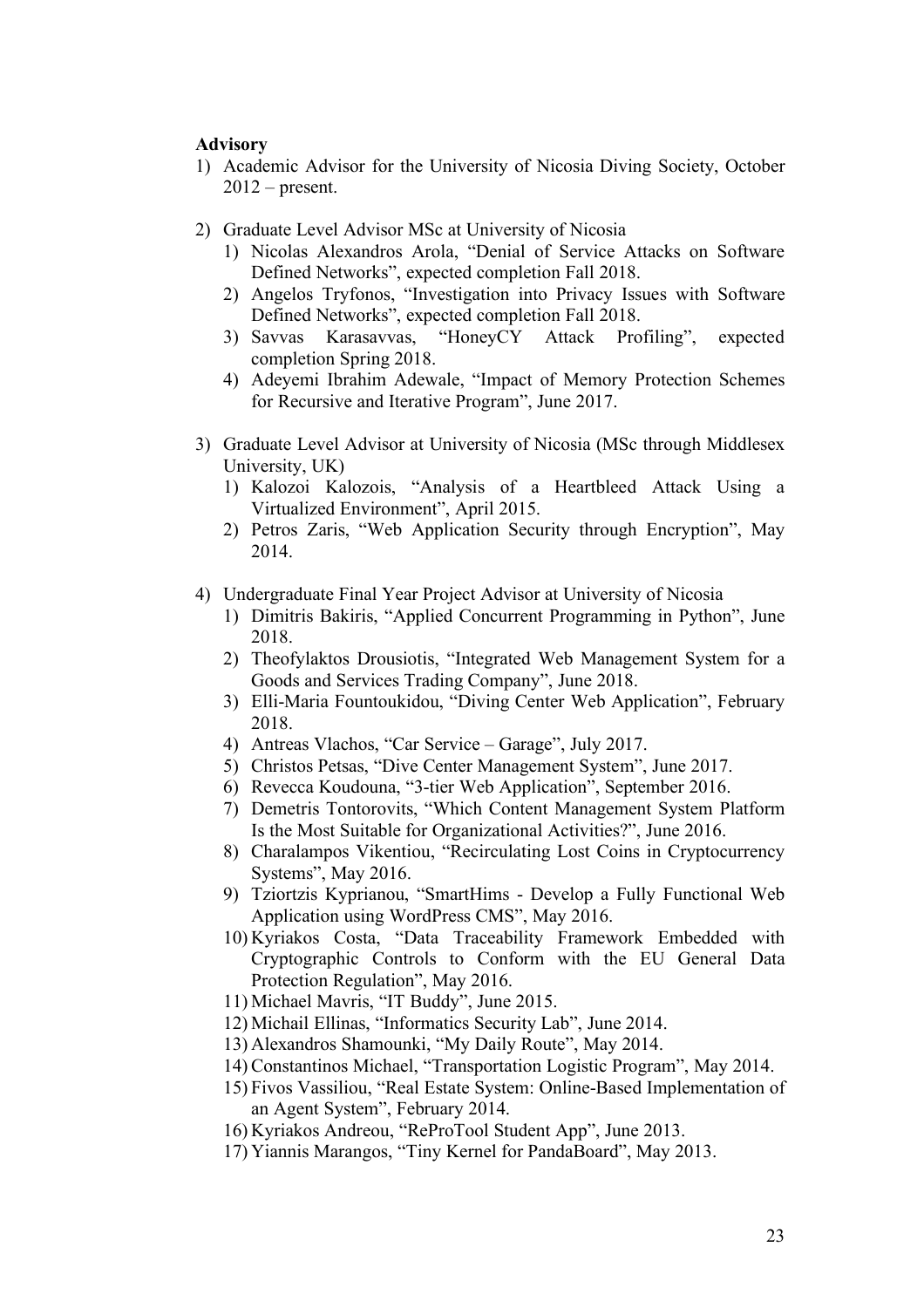- 18) Alexandros Papasavvas, "Android 2D Game Development Using Gyroscope", April 2013.
- 19) Michalis Spetsiou, "FixCyprus: Development of an Android Application", July 2012.
- 20) Soteris Ioannou, "Airsynch Mobile iOS Application", July 2012.
- 21) Christos Savva, "The MapQFTool Application", June 2012.
- 22) Roland Zelhof, "The Virtual Tour of The University of Nicosia", January 2012.
- 23) Michalis Michael, "Map Qualification Framework Tool", July 2011.
- 24) Christos Demetriades, "A Comparative Study of Screen-Readers", June 2011.
- 25) Renos Kakoullis, "Development of a Software Component Using the .Net Framework", March 2011.
- 26) Andreas Charalambous, "Install and Configure SVN and Bugzilla Server", March 2011.
- 27) Patroclos Lemoniatis, "Install and Configure SVN and Bugzilla Server", February 2011.
- 28) Stelios Agapiou, "Installing and Configuring a Web/Mail/DNS Server", October 2010.
- 29) Socrates Efstratiou, "iPhinger Olympics: Development of an iPhone/iPad Touch Application", June 2010.
- 30) Marios Hadjisavvas, "Install and Configure a SUN Grid Engine (SGE) Computing Element for the UNic Grid Node", June 2009.

#### Washington State University

- 1) CPTS423 Software Engineering Laboratory, supervised 3 group projects related to the GridStat project, sponsored by Avista Utilities in collaboration with Pacific Northwest National Laboratory.
- 2) CPTS600 Master Thesis, assisted in supervising 2 master theses related to the GridStat project.

#### **Courses Taught at University of Nicosia**

- COMP-111 Programming Principles I
- COMP-113 Programming Principles II
- COMP-114 Software Development Lab II
- COMP-153 Visual Basic
- COMP-213 Visual Programming
- COMP-354 Operating Systems
- COMP-413 Systems Programming
- COMP-417 Parallel and Distributed Computing
- COMP-421 Compiler Design
- COMP-433 Ethical Hacking
- COMP-515 Distributed Systems
- COMP-535 Ethical Hacking
- COMP-595 Project in Cyber Security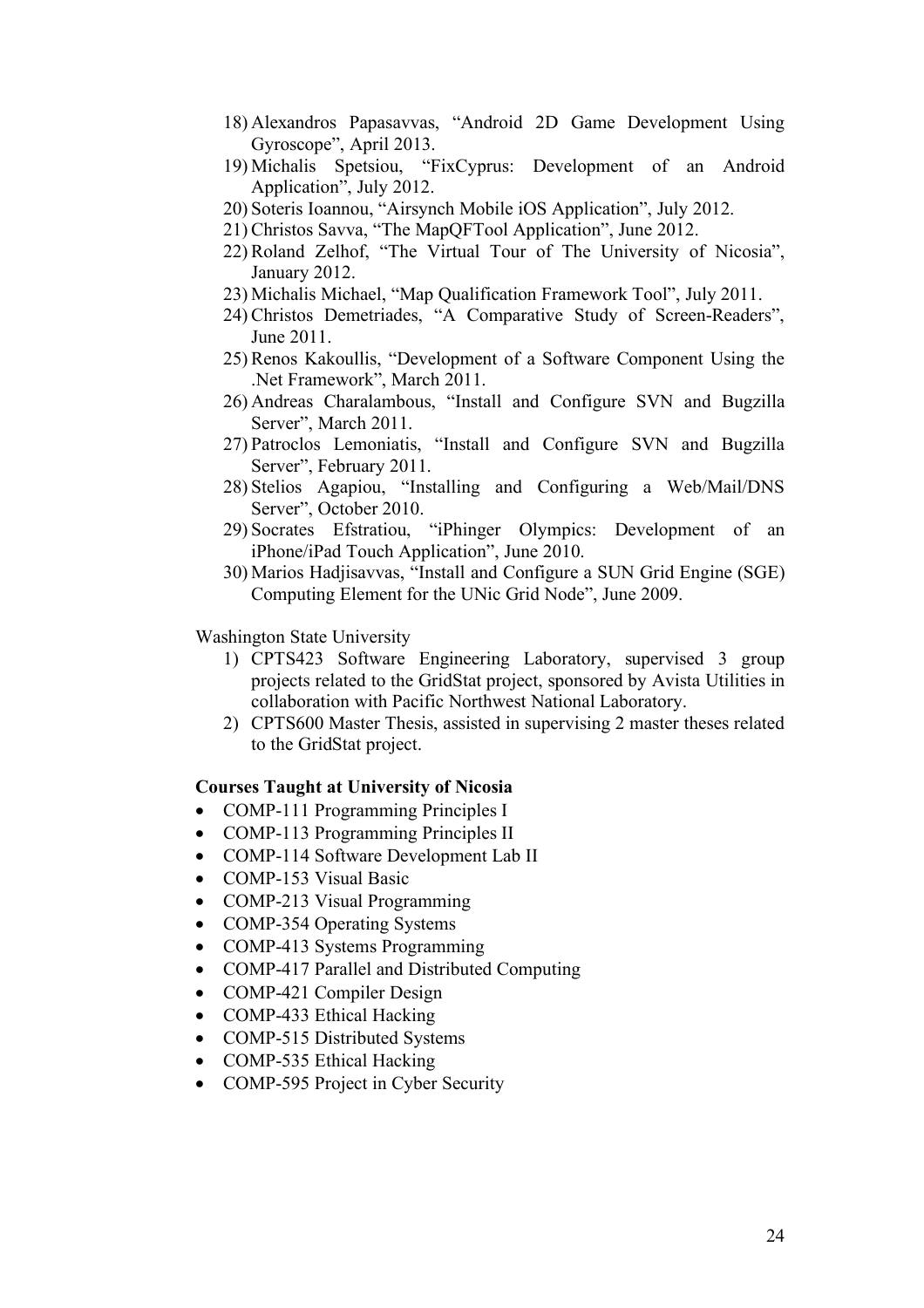# **Teaching by Semester**

- Spring 2018: COMP-114 Software Development Lab II, COMP-354 Operating Systems, COMP-595 Project in Cyber Security, University of Nicosia.
- Fall 2017: COMP-213 Visual Programming, COMP-417 Parallel and Distributed Computing, University of Nicosia.
- Spring 2017: COMP-114 Software Development Lab II, COMP-354 Operating Systems, COMP-535 Ethical Hacking, COMP-595 Project in Cyber Security, University of Nicosia.
- Fall 2016: COMP-113 Programming Principles II, COMP-213 Visual Programming, COMP-515 Distributed Systems, University of Nicosia.
- Spring 2016: COMP-354 Operating Systems, COMP-535 Ethical Hacking, COMP-595 Project in Cyber Security, University of Nicosia.
- Fall 2015: COMP-213 Visual Programming, COMP-515 Distributed Systems, University of Nicosia.
- Spring 2015: COMP-354 Operating Systems, COMP-535 Ethical Hacking. COMP-595 Project in Cyber Security, University of Nicosia.
- Fall 2014: COMP-113 Programming Principles II, COMP-213 Visual Programming, COMP-515 Distributed Systems, COMP-535 Ethical Hacking, University of Nicosia.
- Spring 2014: COMP-114 Software Development Lab II, COMP-213 Visual Programming, COMP-354 Operating Systems, COMP-515 Distributed Systems, University of Nicosia (Rank based on student evaluations: 4.55/5.0).
- Fall 2013: COMP-113 Programming Principles II, COMP-213 Visual Programming, University of Nicosia (Rank based on student evaluations: 4.16/5.0).
- Spring 2013: COMP-213 Visual Programming, COMP-354 Operating Systems, University of Nicosia (Rank based on student evaluations: 4.44/5.0).
- Fall 2012: COMP-113 Programming Principles II, COMP-421 Compiler Design, University of Nicosia (Rank based on student evaluations: 4.19/5.0).
- Spring 2012: COMP-114 Software Development Lab II, COMP-354 Operating Systems, University of Nicosia (Rank based on student evaluations: 4.71/5.0).
- Fall 2011/Spring 2012: CCM-4320 Network Systems and Services (Tutor for Cyprus), Middlesex University, UK.
- Fall 2011: COMP-113 Programming Principles II, COMP-213 Visual Programming, COMP-413 Systems Programming, University of Nicosia.
- Spring 2011: COMP-114 Software Development Lab II, COMP-354 Operating Systems, University of Nicosia (Rank based on student evaluations: 4.11/5.0).
- Fall 2010: COMP-111 Programming Principles I, COMP-113 Programming Principles II, COMP-114 Software Development Lab II, University of Nicosia.
- Spring 2010: COMP-354 Operating Systems, University of Nicosia (Rank based on student evaluations: 4.57/5.0).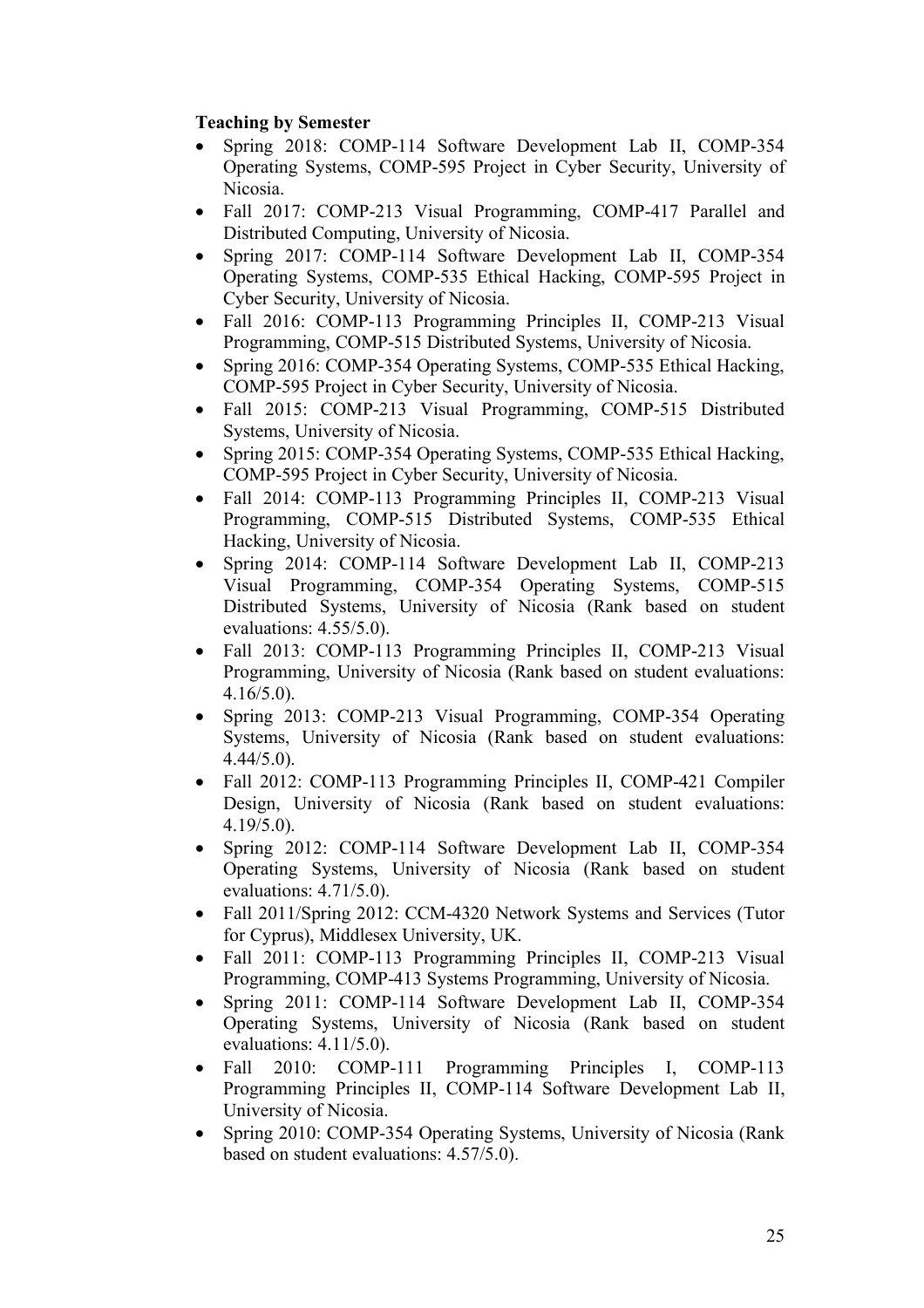- Fall 2009: COMP-152 Programming I, COMP-153 Visual Basic, COMP-255A Programming II, University of Nicosia (Rank based on student evaluations: 4.58/5.0).
- Spring 2009: COMP-153 Visual Basic, COMP-255 C++ Programming Language, COMP-350 Systems Software Programming, COMP-354 Operating Systems, University of Nicosia (Rank based on student evaluations: 4.47/5.0).
- Fall 2008: COMP-153 Visual Basic, COMP-255 C++ Programming Language, COMP-375 Compiler Design, University of Nicosia (Rank based on student evaluations: 4.22/5.0).
- Fall 2003: CPTS-122 Data Structures, Washington State University.

# **Conventional Course Development at University of Nicosia**

- COMP-112 Software Development Lab I (BSc, required)
- COMP-114 Software Development Lab II (BSc, required)
- COMP-213 Visual Programming (co-developed) (BSc, major elective)
- COMP-385 Defensive Programming (BSc Cybersecurity and Privacy Thematic area required)
- COMP-413 Systems Programming (BSc, major elective)
- COMP-414 Embedded Systems (BSc, major elective) *Deprecated*
- COMP-416 Concurrent Programming (BSc, major elective) *Deprecated*
- COMP-417 Parallel and Distributed Computing (BSc, required)
- COMP-433 Ethical Hacking (BSc, major elective)
- COMP-515 Distributed Systems (MSc, required)
- COMP-521 Service-Oriented Computing (MSc, major elective) *Deprecated*
- COMP-521 Cloud Computing (MSc, major elective)
- COMP-535 Ethical Hacking (MSc, required for CyberSecurity concentration)
- COMP-595 CyberSecurity Graduate Project (MSc, required for CyberSecurity concentration)

### **Distance Learning Course Development at University of Nicosia**

- COMP-515DL: Distributed Systems with comprehensive Study guide (MSc Distance Learning, required)
- COMP-535DL: Ethical Hacking with comprehensive Study guide (MSc Distance Learning, required for CyberSecurity concentration)
- COMP-537DL Digital Currencies (co-developed) (MSc Distance Learning, required for Blockchain Technologies concentration)
- COMP-539DL Smart Contracts with comprehensive Study guide (MSc Distance Learning, required for Blockchain Technologies concentration)

### **Course Leader at University of Nicosia**

- COMP-114 Software Development Lab II (BSc, required)
- COMP-354 Operating Systems (BSc, required)
- COMP-385 Defensive Programming (BSc Cybersecurity and Privacy Thematic area required)
- COMP-413 Systems Programming (BSc, major elective)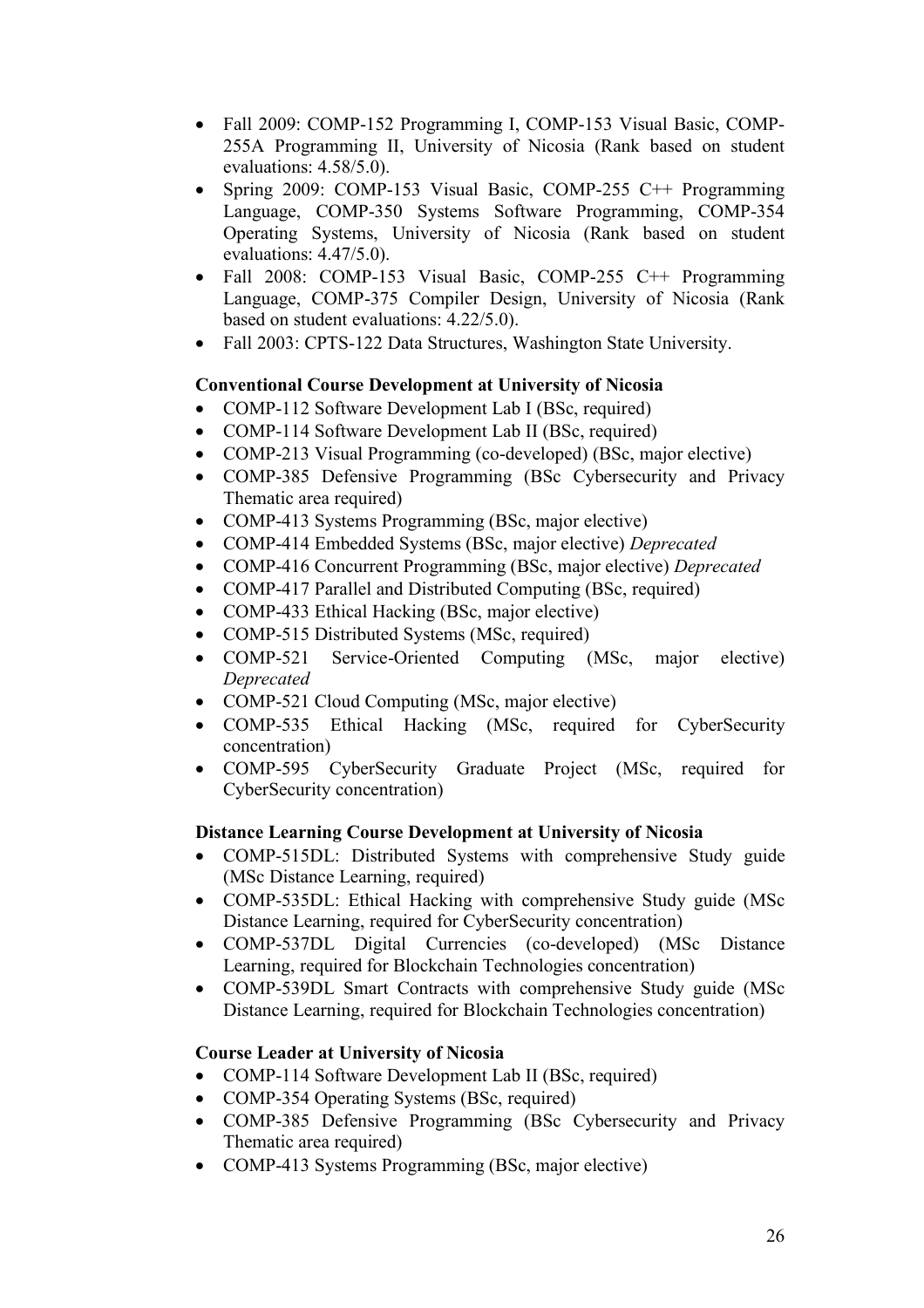- COMP-417 Parallel and Distributed Computing (BSc, required)
- COMP-433 Ethical Hacking (BSc, major elective)
- COMP-515 Distributed Systems (MSc, required)
- COMP-535 Ethical Hacking (MSc, required for CyberSecurity concentration)
- COMP-515DL Distributed Systems (MSc Distance Learning, required)
- COMP-535DL Ethical Hacking (MSc Distance Learning, required for CyberSecurity concentration)
- COMP-537DL Digital Currencies (co-leader) (MSc Distance Learning, required for Blockchain Technologies concentration)
- COMP-539DL Smart Contracts (MSc Distance Learning, required for Blockchain Technologies concentration)

# **Approved Tutor for Middlesex University**

- CCM–4320 Network Systems and Services
- CCM-4332 Network Security
- CCM–4340 Network Management, Security, and Disaster Recovery
- CCM–4350 Security Architecture and Engineering
- CCM–4902 Postgraduate Project in Computer Communication

# **Lab Instructor**

- CPTS564 Distributed Systems (Graduate level), Fall 2004, Washington State University.
- CPTS122 Data Structures, Spring 1999, Washington State University.

# **Publication Citation Count<sup>1</sup>**

*Summary:* 

 $\overline{a}$ 

| Citations    | 523 (including self citations)<br>383 (excluding self citations of all authors) |
|--------------|---------------------------------------------------------------------------------|
| h-index      |                                                                                 |
| $i10$ -index |                                                                                 |

- 1) Harald Gjermundrod, David E. Bakken, Carl H. Hauser, and Anjan Bose (2009) "Gridstat: A flexible QoS-managed data dissemination framework for the power grid", IEEE Transactions on Power Systems, Vol. 24, Issue 1, pp 136-143, IEEE **–**  *cited by 85 (102 including self citations)*
- 2) Carl H. Hauser, David E. Bakken, Ioanna Dionysiou, K. Harald Gjermundrod, Venkata Irava, Joel Helkey, and Anjan Bose (2007) "Security, trust and QoS in next-generation control and communication for large power systems", International Journal of Critical Infrastructures (Interscience), Vol. 4, No 1-2, pp. 3-16, Wiley InterScience – *cited by 73 (89 including self citations)*
- 3) David E. Bakken, Carl H. Hauser, Harald Gjermundrod, and Anjan Bose (2007) "Towards more flexible and robust data delivery for monitoring and control of the

<sup>&</sup>lt;sup>1</sup> The citation count was obtained using my citations from Google scholar but it was adjusted to exclude self-citations – last updated November  $4^{\circ}$ , 2017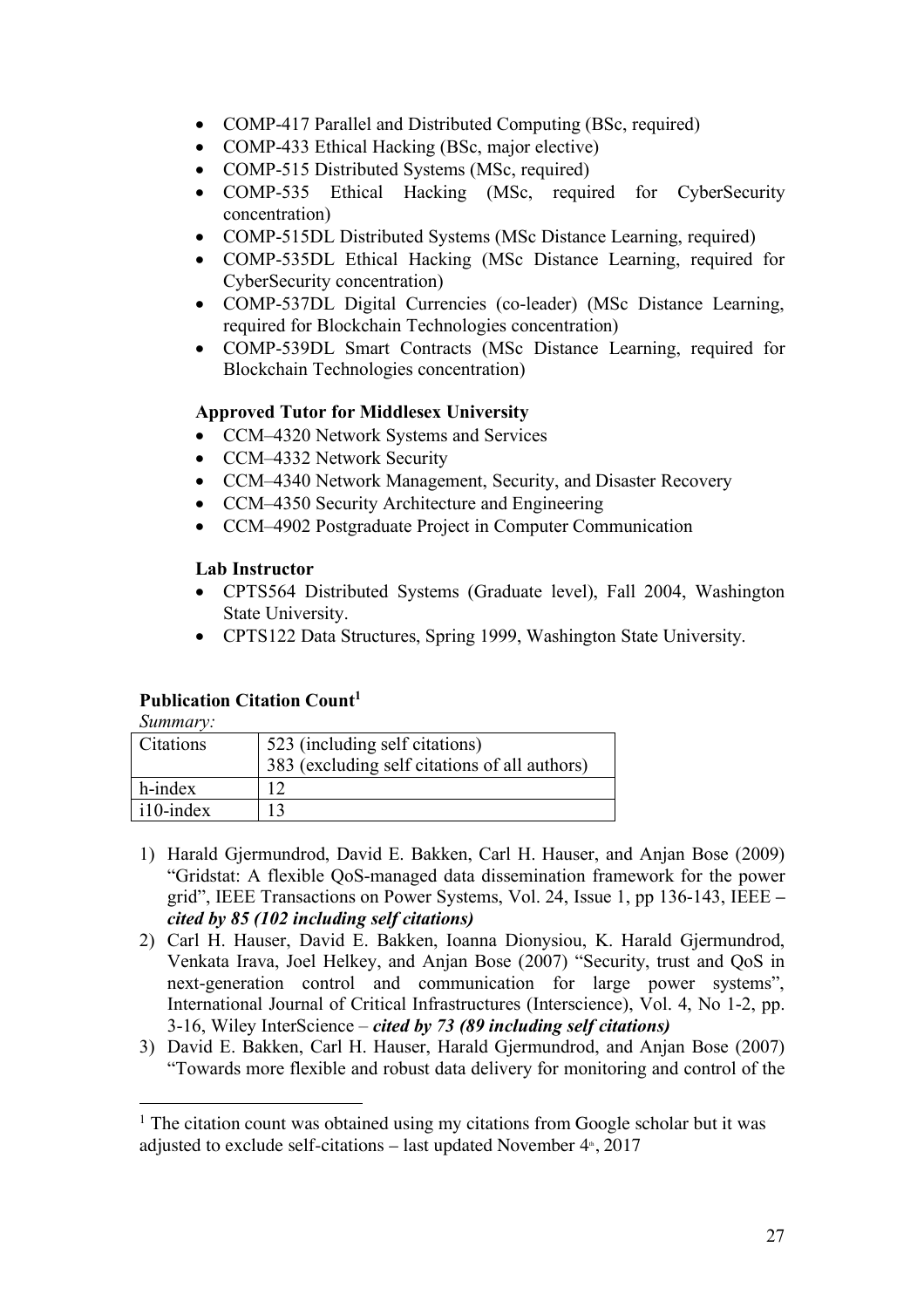electric power grid", Washington State University School of EECS, Technical Report EECS-GS-009 – *cited by 40 (51 including self citations)*

- 4) P. Wolniewicz, N. Meyer, M. Stroinski, M. Stuempert, H. Kornmayer, M. Polak, H. Gjermundrod (2007) "Accessing Grid computing resources with g-Eclipse platform", Computational Methods in Science and Technology (CMST), Vol. 13, No 2, pp 131-141, Scientific Publishers OWN – *cited by 25 (27 including self citations)*
- 5) Kjell Harald Gjermundrød. "Flexible QoS-Managed Status Dissemination Middleware Framework for the Electric Power Grid". Dissertation wsu e4 2006 g54, Washington State University, Pullman, WA, July 2006 – *cited by 16 (25 including self citations)*
- 6) Nikolas Stylianides, Marios D. Dikaiakos, Harald Gjermundrød, George Panayi, and Theodoros Kyprianou (2011) "Intensive Care Window: Real-Time Monitoring and Analysis in the Intensive Care Environment", IEEE Transactions on Information Technology in Biomedicine, Vol. 15, No 1, pp. 26–32, IEEE – *cited by 16 (17 including self citations)*
- 7) K. Harald Gjermundrod, Ioanna Dionysiou, Carl Hauser, David Bakken, and Anjan Bose (2003) "Flexible and robust status dissemination middleware for the electric power grid", Washington State University School of EECS, Technical Report, EECS-GS-003 – *cited by 14 (17 including self citations)*
- 8) David E. Bakken, Carl Hauser, and Harald Gjermundrød (2010) "Delivery Requirements and Implementation Guidelines for the NASPInet Data Bus", First IEEE International Conference on Smart Grid Communications (SmartGridComm '10), pp. 37-42, Maryland, USA – *cited by 14 (14 including self citations)*
- 9) Ryan A. Johnston, Carl H. Hauser, K. Harald Gjermundrod, and David E. Bakken (2006) "Distributing time-synchronous phasor measurement data using the GridStat communication infrastructure", 39th Annual Hawaii International Conference on System Sciences, pp. 245b-245b, Hawaii, USA – *cited by 13 (21 including self citations)*
- 10) H. Gjermundrod, M. D. Dikaiakos, M. Stuempert, P. Wolniewicz, and H. Kornmayer (2008) "g-Eclipse - An Integrated Framework to Access and Maintain Grid Resources", 9th IEEE/ACM International Conference on Grid Computing (Grid 2008), pp. 57-64, Tsukuba, Japan – *cited by 11 (14 including self citations)*
- 11) H. Gjermundrod, M. D. Dikaiakos, D. Zeinalipour-Yazti, G. Panayi, and Th. Kyprianou (2007) "ICGrid: Enabling intensive care medical research on the egee grid", HealthGrid 2007, pp. 248-257, Geneva, Switzerland – *cited by 10 (15 including self citations)*
- 12) D. Bakken, A. Bose, C. Hauser, I. Dionysiou, H. Gjermundrod, L. Xu, and S. Bhowmik (2002) "Towards for extensible and resilient real-time information dissemination for the electric power grid", Proceedings of Power Systems and Communications Systems for the Future, International Institute for Critical Infrastructures, Beijing, China – *cited by 7 (13 including self citations)*
- 13) Daniel Germanus, Ioanna Dionysiou, Harald Gjermundrød, Abdelmajid Khelil, Neeraj Suri, David E. Bakken, and Carl Hauser (2010) "Leveraging the Next-Generation Power Grid: Data Sharing and Associated Partnerships", IEEE PES Conference on Innovative Smart Grid Technologies Europe, pp. 1–8, Gothenburg, Sweden – *cited by 6 (8 including self citations)*
- 14) H. Kornmayer, M. Stumpert, H. Gjermundrod, and P. Wolniewicz (2008) "g-Eclipse- a contextualised framework for Grid users, Grid resource providers and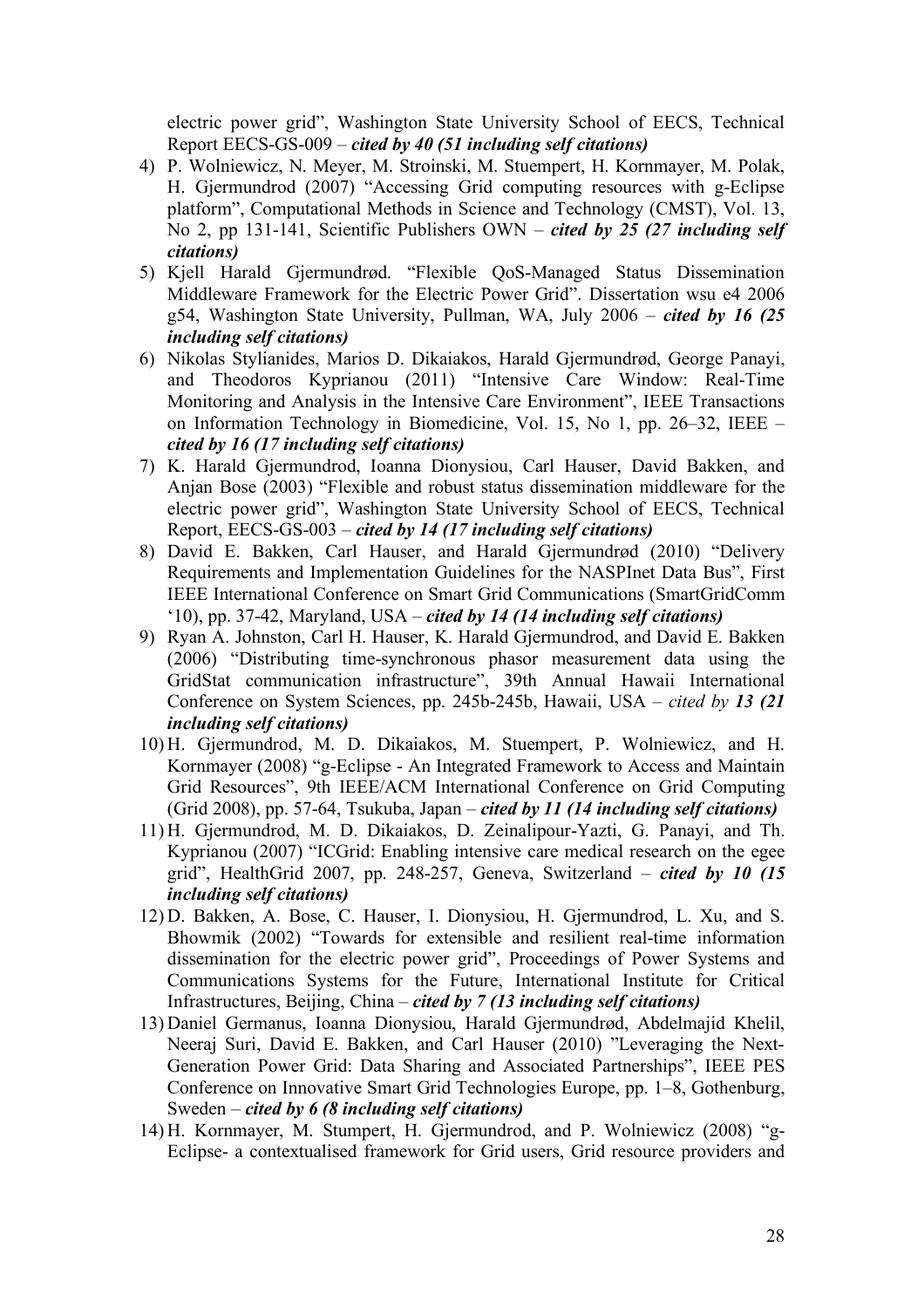Grid application developers", International Conference on Computational Science, pp. 399-408, Krakow, Poland – *cited by 6 (7 including self citations)*

- 15) Ioanna Dionysiou, Kjell Harald Gjermundrod, and David Bakken (2002) "Fault tolerance issues in publish-subscribe status dissemination middleware for the electric power grid", Supplement of the 2002 International Conference on Dependable Systems and Networks (DSN-2002), pp. B62-B63, Washington DC, USA – *cited by 5 (8 including self citations)*
- 16) S. Abelsen, H. Gjermundrød, D. E. Bakken, and C. H. Hauser (2009) "Adaptive Data Stream Mechanism for Control and Monitoring Applications", In The First International Conference on Adaptive and Self-adaptive Systems and Application, pp. 86-91, Athens, Greece – *cited by 5 (7 including self citations)*
- 17) Harald Gjermundrod and Ioanna Dionysiou (2014) "Recirculating Lost Coins in Cryptocurrency Systems", The 1st Workshop on Digital Currencies (DC 2014), Larnaca, Cyprus, May 22, Lecture Notes in Business Information Processing series, Volume 183, pp. 229–240, Springer Verlag – *cited by 5 (6 including self citations)*
- 18) Philippos Pouyioutas, Harald Gjermundrod, and Ioanna Dionysiou (2012) "ReProTool Version 2.0 – Re-engineering Academic Curriculum Using Learning Outcomes, ECTS and Bologna Process Concepts", Interactive Technology and Smart Education, Volume 9 Issue 3, ISSN: 1741-5659, pp. 136 – 152, Emerald – *cited by 3 (7 including self citations)*
- 19) E. Viddal, D. E. Bakken, H. Gjermundrød, and C. H Hauser (2010) "Wide-Area Actuator RPC over GridStat with Timeliness, Redundancy, and Safety", In International Conference on Complex, Intelligent and Software Intensive Systems (CISIS'10), pp. 17-24, Krakow, Poland – *cited by 3 (5 including self citations)*
- 20) D. Bakken, A. Bose, C. Dyreson, S. Bhowmik, I. Dionysiou, H. Gjermundrod, and Lin Xu (2002) "Impediments to survivability of the electric power grid and some collaborative ee-cs research issues to solve them", IEEE 4th Information Survivability Workshop, pp. C2-C5, Vancouver, Canada – *cited by 3 (5 including self citations)*
- 21) Andreas Christoforou, Harald Gjermundrød and Ioanna Dionysiou (2015) "HoneyCY: A Configurable Unified Management Framework for Open-Source Honeypot Services", 19th Panhellenic Conference on Informatics (PCI2015), pp. 161 – 164, Athens, Greece, October 1–3 – *cited by 3 (4 including self citations)*
- 22) H. Gjermundrod, M. Papa, D. Zeinalipour-Yazti, M. D. Dikaiakos, G. Panayi, and Th. Kyprianou (2007) "Intensive care window: A multi-modal monitoring tool for intensive care research and practice", 20th IEEE Symposium on Computer-Based Medical Systems, pp. 471-476, Maribor, Slovenia – *cited by 3 (4 including self citations)*
- 23) Ioanna Dionysiou and Harald Gjermundrod (2012) "sGUTS: Simplified Grid User Trust Service for Site Selection", The 7<sup>th</sup> International Conference on Internet Monitoring and Protection (ICIMP'12), pp. 40 – 46, Stuttgart, Germany – *cited by 3 (3 including self citations)*
- 24) Harald Gjermundrød and Ioanna Dionysiou (2015) "A Conceptual Framework for Configurable Privacy-Awareness in a Citizen-Centric eGovernment", International Journal of Electronic Government, Vol. 11, No. 4, DOI: 10.1504/EG.2015.071398, pp. 258 – 282, Inderscience – *cited by 2 (3 including self citations)*
- 25) H. Gjermundrød, D. E. Bakken, and C. H. Hauser (2009) "Integrating an Event Pattern Mechanism in a Status Dissemination Middleware", In The First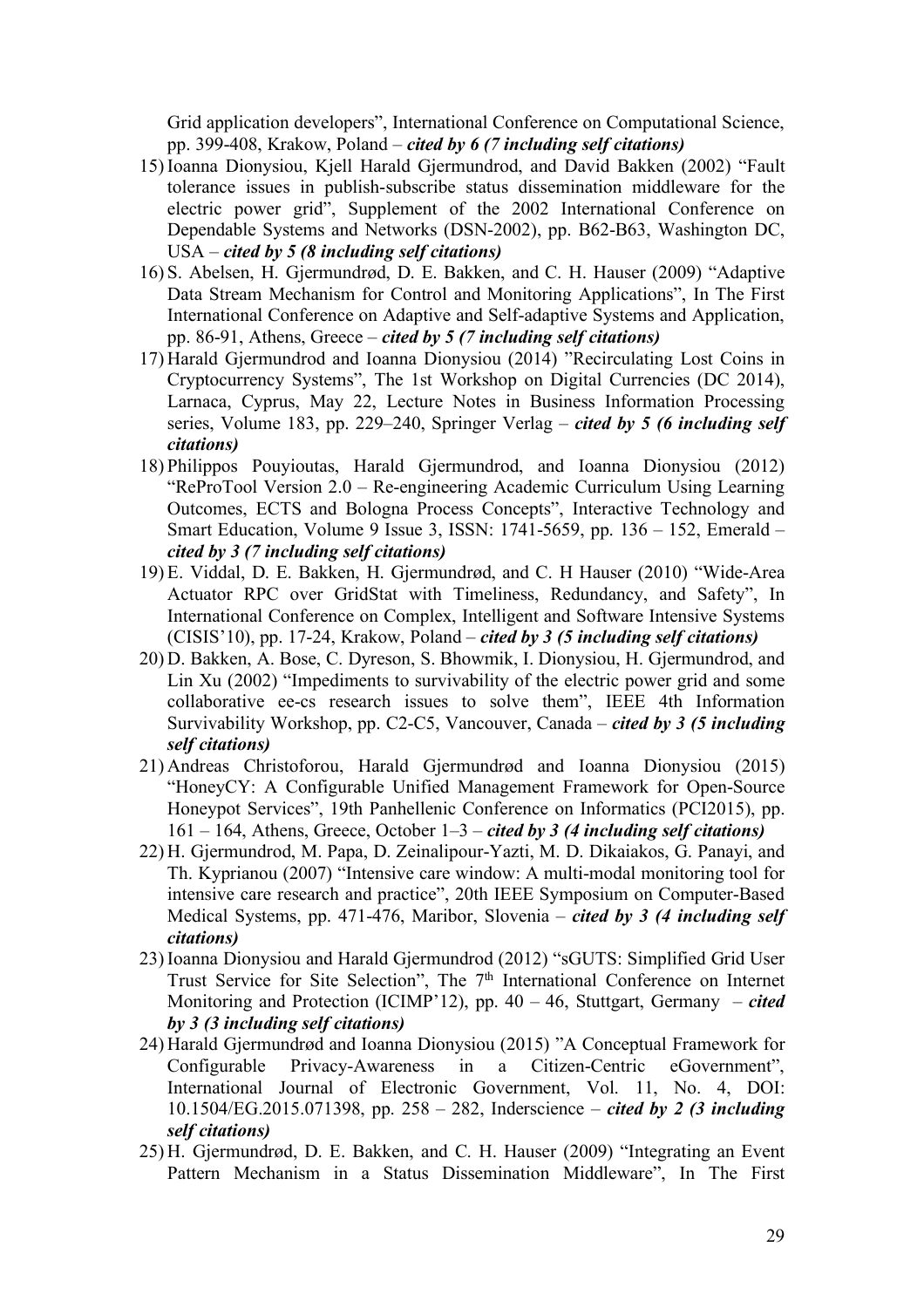International Conferences on Pervasive Patterns and Applications, pp. 259-264, Athens, Greece – *cited by 2 (3 including self citations)*

- 26) I. Dionysiou, H. Gjermundrød, and D. E. Bakken (2009) "An Initial Approach on Adaptive Trust for Grid Environments", Proceedings of the First Workshop on Computational Trust for Self-Adaptive Systems (Selftrust), part of Adaptive 2009, pp. 719–722, Athens, Greece – *cited by 1 (3 including self citations)*
- 27) Philippos Pouyioutas, Harald Gjermundrod, and Ioanna Dionysiou (2012) "ReProTool, A Software Tool for the ECTS and Bologna Process Re-engineering of University Programmes", IADIS International Conference e-Society, pp. 19 – 26, Berlin, Germany – *cited by 1 (7 including self citations)*
- 28) Ioanna Dionysiou, Harald Gjermundrød, and Dave Bakken (2010) "GUTS: A Framework for Adaptive and Configurable Grid User Trust Service", 6th International Workshop on Security and Trust Management (STM 2010), pp. 1– 16, Athens, Greece, to appear in LNCS series, Springer-Verlag – *cited by 1 (1 including self citations)*
- 29) Harald Gjermundrød, Konstantinos Chalkias, and Ioanna Dionysiou (2016) "Going Beyond the Coinbase Transaction Fee: Alternative Reward Schemes for Miners in Blockchain Systems", 20<sup>th</sup> Panhellenic Conference on Informatics (PCI2016), pp. 35:1 – 35:4, Patra, Greece, November 10–12 – *cited by 1 (1 including self citations)*
- 30) Harald Gjermundrød, Ioanna Dionysiou and Kyriakos Costa (2016) "privacyTracker: A Privacy-by-Design GDPR-Compliant Framework with Verifiable Data Traceability Controls", 2nd International Workshop on TEchnical and LEgal aspects of data pRIvacy and SEcurity (TELERISE 2016) in conjunction with 16th International Conference on Web Engineering, pp. 3 – 15, Lugano, Switzerland, June 6 – 9 – *cited by 1 (1 including self citations)*
- 31) Harald Gjermundrød and Ioanna Dionysiou (2015) "CloudHoneyCY An Integrated Honeypot Framework for Cloud Infrastructures", 1<sup>st</sup> International Workshop on Information Security, Assurance and Reliability in the Cloud (WISARC) in conjunction with 8th IEEE/ACM International Conference on Utility and Cloud Computing, pp. 630 – 635, Limassol, Cyprus, December 7–10 – *cited by 1 (1 including self citations)*
- 32) H. Gjermundrød, D. E. Bakken, and C. H. Hauser (2011) "Scalable Wide-Area Multicast with Temporal Rate Filtering Distribution Framework", 11<sup>th</sup> IEEE International Conference on Scalable Computing and Communications (SCALCOM'2011), pp.  $1 - 8$ , Paphos, Cyprus – *cited by 1 (1 including self citations)*
- 33) Philippos Pouyioutas, Ioanna Dionysiou, and Harald Gjermundrod (2013) "The Pilot Use and Evaluation of ReProTool Version 3.0", International Conference on Education and New Learning Technologies (EDULEARN13), pp. 4450-4460, 1 – 3 July, Barcelona, Spain – *cited by 1 (1 including self citations)*
- 34) H. Gjermundrod, N. Loulloudes, M. D. Dikaiakos, P. Wolniewicz, N. Meyer, M. Stuempert, and H. Kornmayer (2008) "g- Eclipse: a Middleware-Independent Framework to Access and Maintain Grid Resources", CoreGRID Integration Workshop (Integrated Research in Grid Computing), pp. 359-370, Crete, Greece – *cited by 1 (1 including self citations)*
- 35) S. Abelsen, E. S. Viddal, K. H. Gjermundrod, D. E. Bakken, and C. H. Hauser (2007) "Adaptive Information Flow Mechanisms and Management for Power Grid Contingencies", Washington State University School of EECS, Technical Report, EECS-GS-012 – *cited by 1 (1 including self citations)*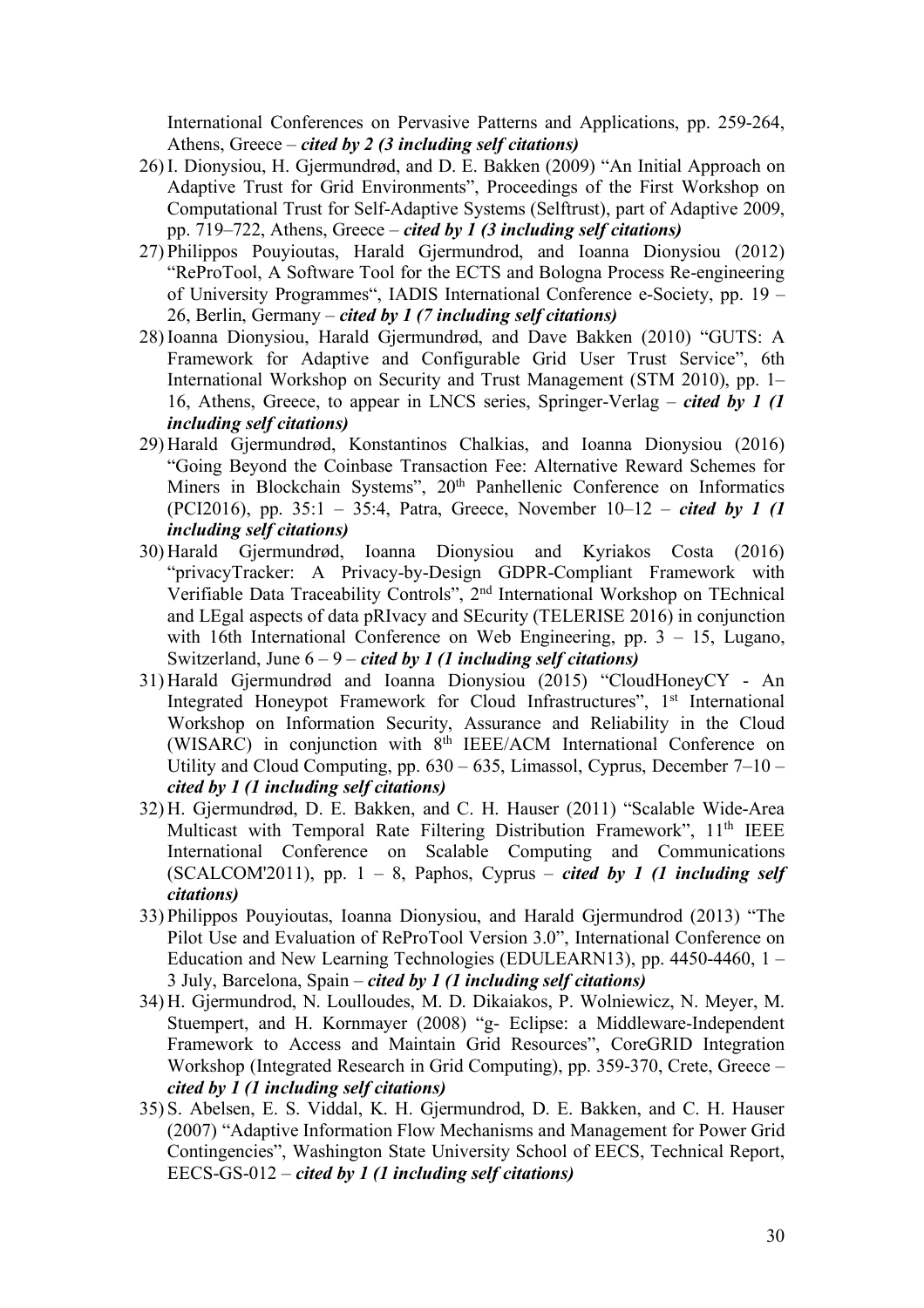- 36) Philippos Pouyioutas, Harald Gjermundrød, and Ioanna Dionysiou (2010) "The Development of ReproTool: A Software Tool for Developing Programmes Using Learning Outcomes", In IADIS International Conference e-Learning (EL 2010), Volume II, pp. 96–100, Freiburg, Germany – *cited by 0 (10 including self citations)*
- 37) Philippos Pouyioutas, Harald Gjermundrød, and Ioanna Dionysiou (2010) "The Development of TunTool, a Software Tool for the Tuning Methodology", In 2nd International Conference of Computer Supported Education, Volume II, pp. 401– 406, Valencia, Spain – *cited by 0 (8 including self citations)*
- 38) Philippos Pouyioutas, Harald Gjermundrod, and Ioanna Dionysiou (2012) "Elearning - The Bologna Process, the European Credit Transfer System (ECTS), Learning Outcomes and ReProTool", The 11th International Conference on Webbased Learning (ICWL 2012), pp. 334 – 342, 2 – 4 Sep., Sinaia, Romania – *cited by 0 (4 including self citations)*
- 39)J. Luna, M. Flouris, M. Marazakis, A. Bilas, M. D. Dikaiakos, H. Gjermundrod, Th. Kyprianou (2008) "A Data-centric Security Analysis of ICGrid", Grid Computing: Achievements and Prospects. S. Gorlatch, P. Fragopoulou, T. Priol (Eds.), pp. 197 – 208, Springer – *cited by 0 (4 including self citations)*
- 40) Philippos Pouyioutas, Harald Gjermundrod, Ioanna Dionysiou, and Michalis Michael (2011) "MapQFTool, A Software Tool for National Qualification Frameworks", eChallenges (e-2011), pp.  $1 - 9$ , Florence, Italy – *cited by 0 (1 including self citations)*

# **Extra Curricular Activities**

- 1) Observer at the *European Cyber Security Challenge* 2016, Dusseldorf Germany, November 7 – 9, 2016
- 2) Nautical Archaeology Society (NAS)
	- a. Introduction to Maritime Archaeology Course, June 2016
	- b. Underwater Archaeology Course, June 2016
	- c. Maritime Archaeology Post-Fieldwork Course for 5 credits, August 2016
	- d. Cyprus Fieldschool, Mazotos Wreck,  $20<sup>th</sup>$  August  $3<sup>rd</sup>$  September 2016
		- i. NAS Recorder Day
		- ii. NAS Surveyor Day
		- iii. Archaeological Illustration
- 3) Voluntary technical diver for the Maritime Archaeological Research Laboratory (MARELab) of the University of Cyprus, 2016 expedition for the excavation of the Mazotos Wreck.
- 4) Hour of Code 2015, Presented the Hour of Code to Year 6 students at Highgate Private School, Nicosia, Cyprus, Dec. 11, 2015.
- 5) PADI Master Scuba Diver Trainer (MSDT 330964), Nov. 2016.
- 6) PADI Open Water Scuba Instructor (OWSI 330964) & Emergency First Aid and Secondary Care Instructor, Sunfish 5 Star IDC Center, Nov. 2014.
- 7) Attended and completed *DFIN-511 Introduction to Digital Currencies*, University of Nicosia, Summer 2014.
- 8) First aid and secondary care training, University of Nicosia, Summer 2013. a. Acting as a First aider for the  $2<sup>nd</sup>$  floor main building, Aug. 2013 – present.
- 9) Examiner, Research by High School Students 2013, University of Nicosia, AY 2013.